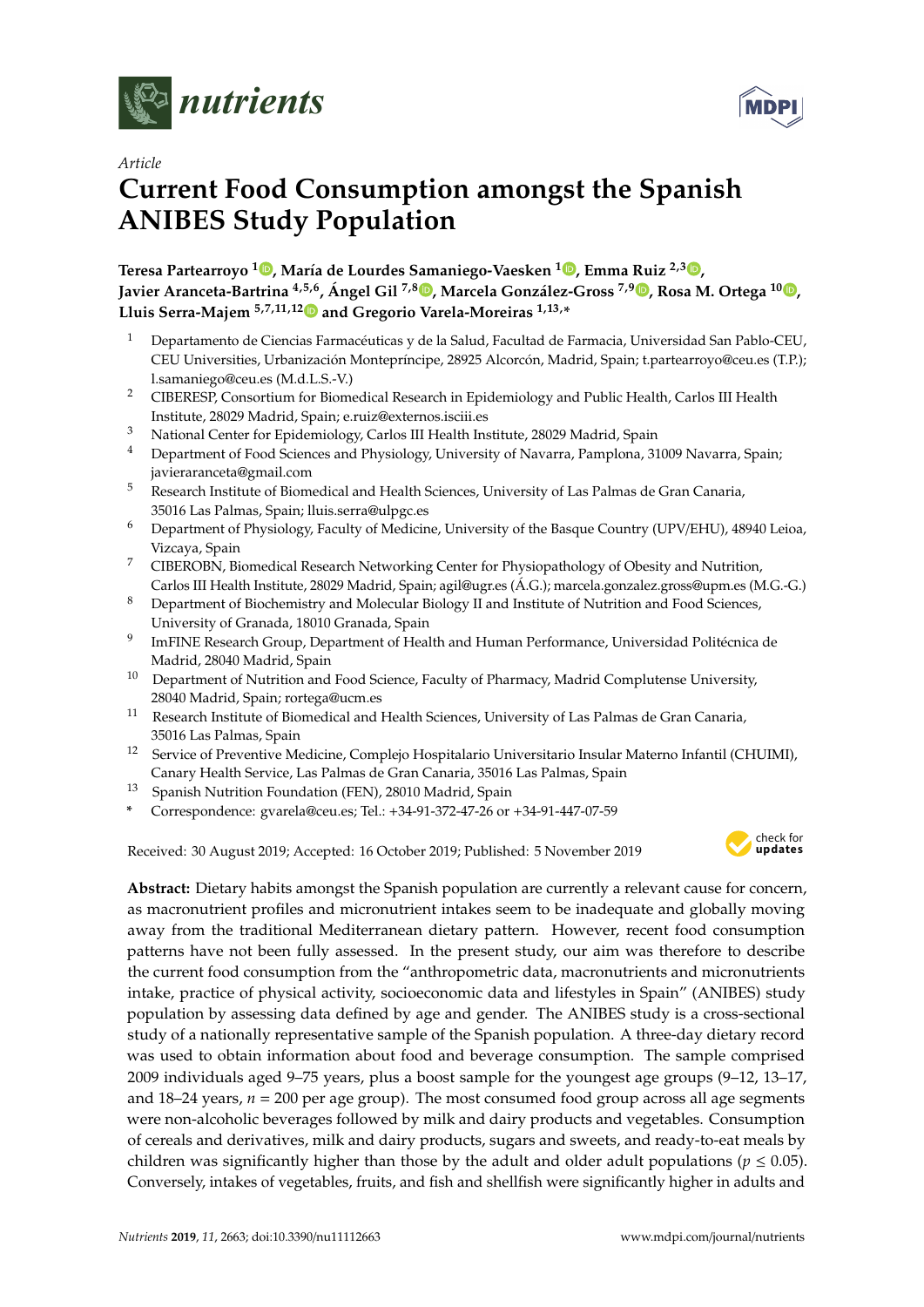older adults ( $p \le 0.05$ ). In order to comply with recommendations, adherence to the Mediterranean dietary patterns should be strengthened, especially amongst younger population groups. Therefore, substantial nutritional interventions may be targeted to improve the Spanish population's dietary patterns nowadays.

**Keywords:** food group; food subgroup; consumption; intake; dietary pattern; ANIBES study; Spanish population

### **1. Introduction**

Food habits and consumption in Spain have experienced a significant change in recent years, leading to a less varied food choice and a tendency towards an increasingly "westernized" diet [\[1–](#page-11-0)[4\]](#page-11-1). Namely, the contribution of food and beverage groups to the daily energy intake of the Spanish population from the ANIBES study show that a higher percentage is supplied by cereals and derivatives (27.4%), with meat and meat products and oils and fats being second (15.2%) and third (12.3%), respectively [\[5\]](#page-12-0). Therefore, the Spanish diet is characterized by a high content of proteins (derived from fatty, domesticated, and processed meats), saturated fats, refined grains, and sugars. However, the major food groups and subgroups that encompass our dietary patterns remain unassessed.

The current dietary patterns from the Spanish population are moving away from the traditional Mediterranean diet and comprise a higher intake of animal instead of vegetal products such as legumes, nuts, fruits, and vegetables. This concern has already been expressed by other authors, as a high proportion of Spanish young children and adolescents show an even greater distance from the balanced patterns from their adult and elder counterparts [\[6,](#page-12-1)[7\]](#page-12-2); potentially, our future generations may not enjoy the health and cultural well-known benefits of the Mediterranean diet [\[8,](#page-12-3)[9\]](#page-12-4).

At present, it is widely recognized that a suboptimal diet is a major preventable risk factor for non-communicable diseases (NCDs), which in turn, are the leading cause of mortality and disability worldwide [\[10\]](#page-12-5). It is estimated that 11 million (95% uncertainty interval (UI), 10–12) deaths worldwide in 2017 can be attributed to dietary risk factors amongst adults aged 25 years or older [\[10\]](#page-12-5). The authors emphasized that intakes of specific foods, within the context of a global healthy diet, instead of macronutrients or micronutrients, might be most relevant for NCD risk [\[11\]](#page-12-6). Therefore, the assessment of the consumption of major food groups and subgroups becomes a relevant task.

To date, the study of macro- and micronutrient intakes from the Spanish population has been improved and updated. However, their current food patterns have not been assessed in depth. In the past, most studies analyzed data from the Household Consumption Surveys by the Spanish Ministry of Agriculture, Fisheries and Food, but these might not accurately reflect actual individual population intakes or estimate age and gender differences. Hence, in the present study, our objectives were to analyze and describe the current food patterns from the Spanish ANIBES study population. Consequently, we aimed to assess food group and subgroup consumption defined by age and gender groups of the participants in the ANIBES study as a representative sample of the Spanish population.

#### **2. Materials and Methods**

The complete design, protocol and methodology of the ANIBES study ("anthropometric data, macronutrients and micronutrients intake, practice of physical activity, socioeconomic data, and lifestyles in Spain") have been described in detail elsewhere [\[5,](#page-12-0)[12\]](#page-12-7).

## *2.1. Sample*

The ANIBES study is a cross-sectional study conducted using stratified multistage sampling. The fieldwork was performed at 128 sampling points across Spain. The design of the study aimed to define a sample size that was representative of all individuals living in Spain, aged 9–75 years,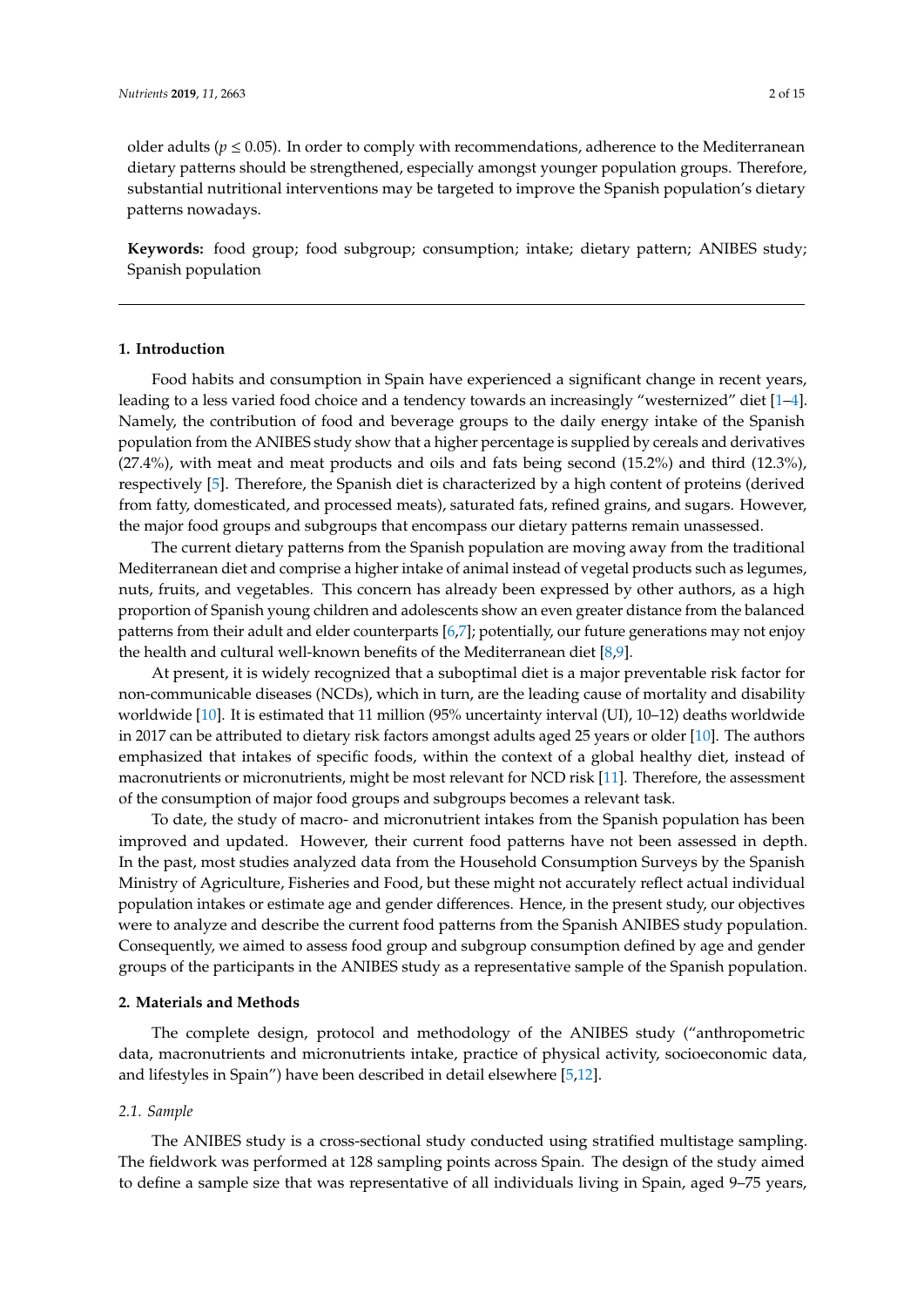and living in municipalities of at least 2000 inhabitants. The initial potential sample consisted of 2634 individuals, and the final sample comprised 2009 individuals (1013 men, 50.4%; 996 women, 49.6%). In addition, for the youngest age groups (9–12, 13–17, and 18–24 years), a "boost sample" was included to provide at least  $n = 200$  per age group (error  $\pm 6.9\%$ ). Therefore, the random sample plus boost comprised 2285 participants. The sample quotas according to the following variables were age groups (9–12, 13–17, 18–64, and 65–75 years) and gender (male/female). The fieldwork for the ANIBES study was conducted from mid-September 2013 to mid-November 2013, and two previous pilot studies were performed. The final protocol was approved by the Ethical Committee for Clinical Research of the Region of Madrid, Spain. The study was coded as "FEN 2013" and approved on 31 May 2013 [\[5\]](#page-12-0).

## *2.2. Food and Beverage Records and Adequacy of Intakes*

Study participants were provided with a tablet device (Samsung Galaxy Tab 2 7.0, Samsung Electronics, Suwon, Korea) and trained in recording information by taking photos of all food and drinks consumed during the 3 days of the study, both at and outside the home. Different days of the week would be equally represented as each 3 day cycle included two working days and one weekend day. Photos had to be taken before and after each eating and drinking occasion, in order to record the actual intake. Additionally, a brief description of the meals, recipes, food brands, and other relevant information were recorded using the tablet. Participants who declared that they were unable to use the device were offered other options, such as using a digital camera, handwritten records, and/or telephone interviews. A total of 79% of the sample used a tablet, 12% a digital camera, and 9% opted for a telephone interview. Participants provided detailed information regarding each eating and drinking occasion including not only what and how much was eaten, but also where and with whom they shared their meals, and if they were watching television and/or sitting at a table. In addition, they were asked to declare if their intake was representative for that specific day (e.g., in case of a medical condition such as gastroenteritis that might compromise dietary habits) and to record any dietary supplement taken. The survey also included a series of questions about participants' customary eating habits (e.g., the type of milk usually consumed) to facilitate further coding. Food records were returned from the field in real time to be coded by trained personal who were supervised by dieticians.

#### *2.3. Statistical Analysis*

Results are expressed as means ± standard deviation (SD) per group. Comparisons among groups were performed using a Student's *t*-test for independent samples to evaluate differences by sex within the whole population and within each age group. One-way analysis of variance (ANOVA) tests with Bonferroni correction for multiple comparisons was used to calculate differences among each age group. Differences were considered significant at  $p < 0.05$ . Data analysis was performed with the SPSS 24.0 software package (IBM Corp., Armonk, NY, USA).

## **3. Results**

The statistical description of the ANIBES population sample is included in Table [1.](#page-3-0) Data analysis on food consumption allows estimation of the average Spanish daily menu and the associated distribution of the different food groups, as shown in Table [2.](#page-4-0) Non-alcoholic beverage consumption was quantitatively the most important in the present Spanish diet followed by milk and dairy products, vegetables, fruits, grains, and meat and meat products. The most relevant consumption, within the group of non-alcoholic beverages, was associated with bottled water followed by sugary soft drinks (Table [2\)](#page-4-0), whereas within the milk and dairy products, the highest consumption was recorded for liquid milk. In addition, we observed that men consumed significantly higher quantities of cereals and derivatives, meat and meat products, eggs, ready-to eat meals, sauces and condiments, and alcoholic beverages than women. However, females had higher intakes of fruits (*p* < 0.05) when compared to males (Table [2\)](#page-4-0).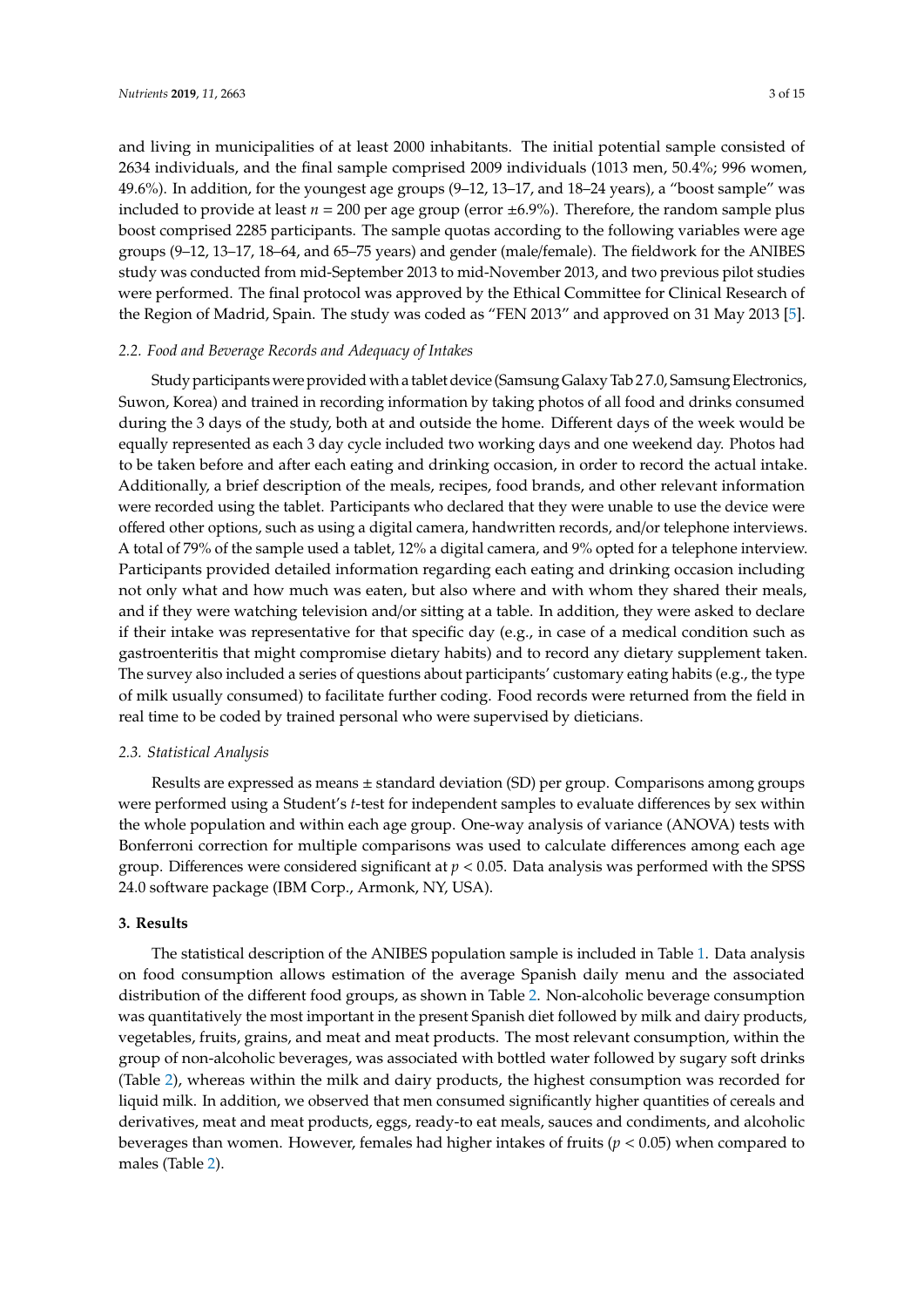|                           |                                      | $\%$<br><b>Total</b> |      | Male |      | $\%$ | Female | $\frac{0}{0}$ |
|---------------------------|--------------------------------------|----------------------|------|------|------|------|--------|---------------|
|                           |                                      | 2007                 | 100  | 1011 | 50.4 | 996  | 49.6   |               |
|                           | Children (9–12 years)                | 100                  | 5.0  | 62   | 6.1  | 38   | 3.8    |               |
| Age Group                 | Adolescents (13–17 years)            | 123                  | 6.1  | 84   | 8.3  | 39   | 3.9    |               |
|                           | Adults (18–64 years)                 | 1587                 | 79.1 | 772  | 76.4 | 815  | 81.9   |               |
|                           | Older adults (65–75 years)           | 197                  | 9.8  | 93   | 9.2  | 104  | 10.4   |               |
|                           | Primary or less                      | 743                  | 37   | 378  | 37.4 | 365  | 36.6   |               |
| Level of education        | Secondary                            | 858                  | 42.8 | 434  | 42.9 | 424  | 42.6   |               |
|                           | Tertiary or University               | 406                  | 20.2 | 199  | 19.7 | 207  | 20.8   |               |
|                           | $1000 \text{ } \in \text{ }$ or less | 397                  | 19.8 | 191  | 18.9 | 206  | 20.7   |               |
|                           | From 1000 to 2000 $\epsilon$         | 795                  | 39.6 | 393  | 38.9 | 402  | 40.4   |               |
| Economical level          | Over 2000 €                          | 320                  | 15.9 | 163  | 16.1 | 157  | 15.8   |               |
|                           | No income                            | 7                    | 0.3  | 4    | 0.4  | 3    | 0.3    |               |
|                           | No answer                            | 488                  | 24.3 | 260  | 25.7 | 228  | 22.9   |               |
| Geographical distribution | Northwest                            | 152                  | 7.6  | 77   | 7.6  | 75   | 7.5    |               |
|                           | North Central                        | 161                  | 8    | 79   | 7.8  | 82   | 8.2    |               |

<span id="page-3-0"></span>**Table 1.** Statistical description of the(ANIBES) "anthropometric data, macronutrients and micronutrients intake, practice of physical activity, socioeconomic data, and lifestyles in Spain" study population sample (Modified from Nissensohn et al. [\[13\]](#page-12-8)).

Similarly, in all age segments of the ANIBES population, the most consumed food group was non-alcoholic beverages (mainly water) followed by milk and dairy products and vegetables. However, in the elderly (65–75 years), the second most consumed group were fruits, followed by dairy products (Table [3\)](#page-5-0). It is important to highlight that the consumption of cereals and derivatives, milk and dairy products, meats and meat products, sugars and sweets, appetizers, ready-to-eat meals, and sauces and condiments were significantly higher in children than the intakes by the adult and older adult populations ( $p \leq 0.05$ ). In particular, milk and dairy products intake were significantly higher in children compared to adolescents ( $p \leq 0.05$ ). On the contrary, intakes of vegetables, fruits, oils and fats, fish and shellfish, and alcoholic beverages were significantly higher in adults and the elderly  $(p \le 0.05)$ . Similarly, it should be noted that, although the vegetable consumption was higher in adults and older adults when compared to the infant–juvenile population, older adults were the only group with a significantly higher consumption of this food group ( $p \le 0.05$ ). However, adults between 18 and 64 years old consumed the highest quantities of drinks ( $p \le 0.05$ ); both alcoholic and non-alcoholic (Table [3\)](#page-5-0).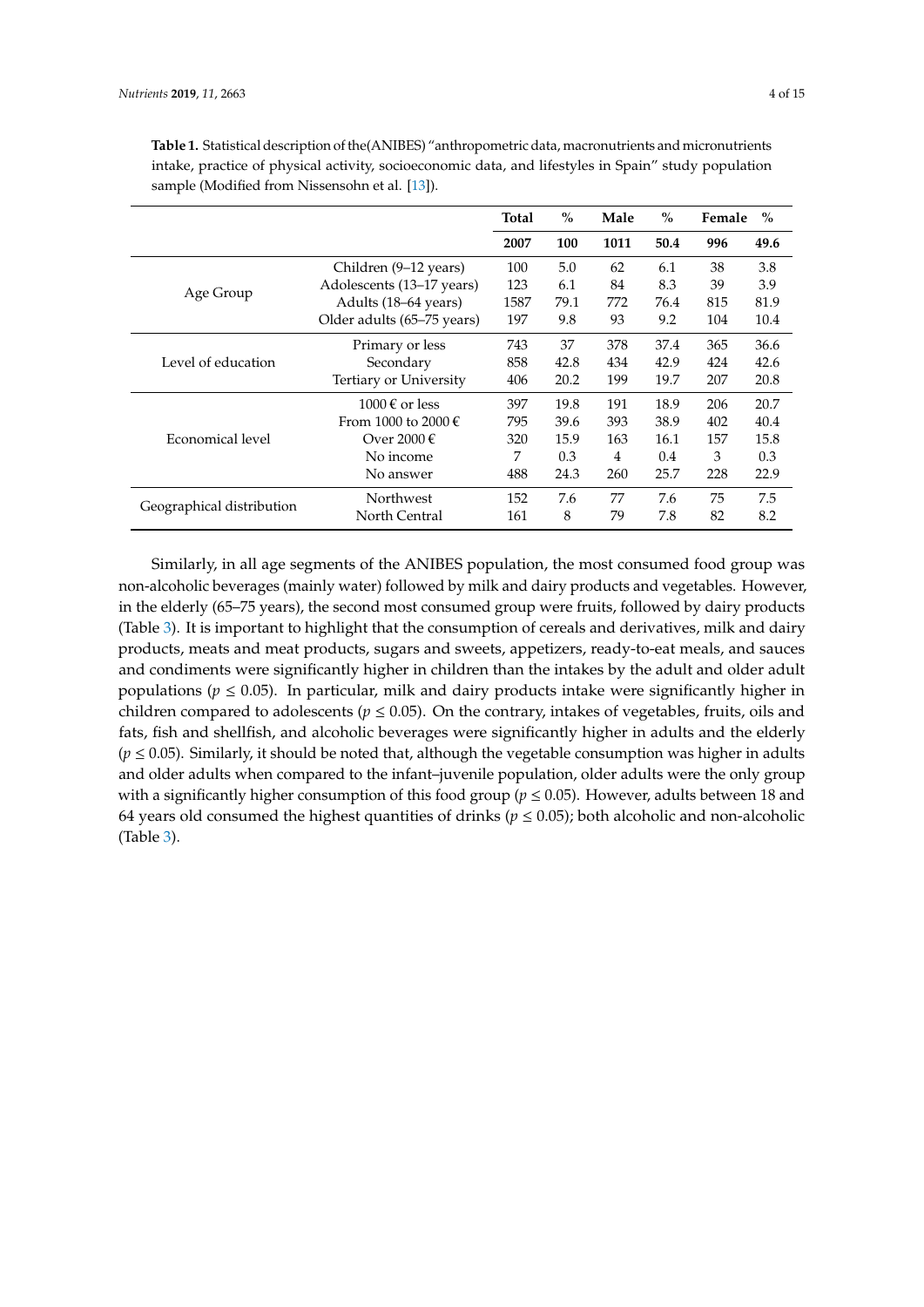| <b>Food Groups and Subgroups</b>          | <b>Total Population</b> | Men               | Women                   |
|-------------------------------------------|-------------------------|-------------------|-------------------------|
| Cereals and derivatives (g/day)           | $148.9 \pm 63.8$        | $163.8 \pm 67.9$  | $133.8 \pm 55.4$ ***    |
| Grains and flours (g/day)                 | $22.5 \pm 26.4$         | $23.8 \pm 28.6$   | $21.2 \pm 23.9$ *       |
| Breakfast cereals and cereal bars (g/day) | $4.7 \pm 12.9$          | $5.0 \pm 14.9$    | $4.4 \pm 10.5$          |
| Bread (g/day)                             | $75.0 \pm 45.2$         | $84.9 \pm 49.6$   | $64.9 \pm 37.8$ ***     |
| Pasta(g/day)                              | $16.9 \pm 20.9$         | $19.2 \pm 23.1$   | $14.6 \pm 18.1$ ***     |
| Bakery and pastry (g/day)                 | $29.8 \pm 33.9$         | $30.9 \pm 35.7$   | $28.8 \pm 31.9$         |
| Vegetables (g/day)                        | $177.8 \pm 112.9$       | $175.3 \pm 116.0$ | $180.3 \pm 109.6$       |
| Fruits(g/day)                             | $158.0 \pm 175.4$       | $149.6 \pm 173.9$ | $166.5 \pm 176.6*$      |
| Oils and fats (g/day)                     | $24.5 \pm 11.2$         | $24.8 \pm 11.5$   | $24.3 \pm 10.8$         |
| Olive oil (g/day)                         | $17.5 \pm 9.4$          | $17.8 \pm 9.8$    | $17.1 \pm 9.0$          |
| Other oils (g/day)                        | $3.6 \pm 5.1$           | $3.9 \pm 5.6$     | $3.3$ $\pm$ 4.6 $^{**}$ |
| Butter. margarine and shortening (g/day)  | $3.5 \pm 7.0$           | $3.1 \pm 7.0$     | $3.9 \pm 7.1$ **        |
| Milk and dairy products (g/day)           | $257.2 \pm 159.5$       | $258.4 \pm 170.5$ | $256.1 \pm 146.6$       |
| Milks (g/day)                             | $173.4 \pm 132.8$       | $171.1 \pm 139.0$ | $175.8 \pm 126.3$       |
| Cheeses (g/day)                           | $18.0 \pm 23.0$         | $18.4 \pm 66.7$   | $17.6 \pm 60.7$         |
| Yogurt and fermented milk (g/day)         | $46.5 \pm 63.7$         | $46.2 \pm 23.9$   | $46.8 \pm 19.7$         |
| Other dairy products (g/day)              | $19.4 \pm 44.1$         | $22.8 \pm 50.6$   | $16.0 \pm 35.8$ ***     |
| Fish and shellfish (g/day)                | $62.3 \pm 69.9$         | $60.8 \pm 68.2$   | $63.9 \pm 71.6$         |
| Meat and meat products (g/day)            | $146.0 \pm 82.8$        | $165.4 \pm 87.8$  | $126.3 \pm 72.2$ ***    |
| Meat (g/day)                              | $103.9 \pm 73.8$        | $117.4 \pm 78.8$  | $90.3 \pm 65.6$ ***     |
| Viscera and spoils (g/day)                | $40.5 \pm 36.4$         | $46.1 \pm 9.6$    | $34.7 \pm 7.6$          |
| Sausages and other meat products (g/day)  | $1.6 \pm 8.7$           | $1.9 \pm 39.6$    | $1.3 \pm 31.8$ ***      |
| Eggs (g/day)                              | $29.3 \pm 29.4$         | $32.8 \pm 32.9$   | $25.7 \pm 25.0$ ***     |
| Pulses (g/day)                            | $13.5 \pm 17.8$         | $14.1 \pm 18.8$   | $12.8 \pm 16.8$         |
| Sugar and sweets (g/day)                  | $15.9 \pm 16.0$         | $15.4 \pm 16.1$   | $16.4 \pm 16.0$         |
| Sugar (g/day)                             | $6.2 \pm 8.4$           | $6.0 \pm 8.2$     | $6.5 \pm 8.5$           |
| Chocolates (g/day)                        | $6.8 \pm 11.4$          | $7.2 \pm 11.9$    | $6.4 \pm 10.9$          |
| Jams and other (g/day)                    | $2.2 \pm 6.4$           | $1.7 \pm 5.7$     | $2.7 \pm 7.1$ ***       |
| Other sweets (g/day)                      | $0.7 \pm 3.7$           | $0.5 \pm 3.2$     | $0.9 \pm 4.2$           |
| Appetizers (g/day)                        | $5.5 \pm 12.3$          | $5.9 \pm 12.6$    | $5.1 \pm 1.9$           |
| Ready-to-eat-meals (g/day)                | $70.2 \pm 77.6$         | $79.4 \pm 86.2$   | $60.9 \pm 66.5$ ***     |
| Sauces and condiments (g/day)             | $12.9 \pm 14.5$         | $14.4 \pm 15.3$   | $11.4 \pm 13.5$ ***     |
| Non-alcoholic Beverages (g/day)           | $850.8 \pm 521.3$       | $842.1 \pm 540.6$ | $859.7 \pm 501.1$       |
| Water (g/day)                             | $569.7 \pm 502.3$       | $557.7 \pm 517.9$ | $581.9 \pm 485.8$       |
| Coffee and infusions (g/day)              | $86.2 \pm 117.9$        | $75.0 \pm 109.2$  | $97.6 \pm 125.2$ ***    |
| Sugary soft drinks (g/day)                | $88.2 \pm 151.3$        | $103.2 \pm 170.9$ | $73.0 \pm 126.5$ ***    |
| Non-sweetened soft drinks (g/day)         | $35.4 \pm 108.8$        | $29.2 \pm 91.9$   | $41.6 \pm 123.3$ **     |
| Sports Drinks (g/day)                     | $4.9 \pm 33.9$          | $6.8 \pm 41.3$    | $2.9 \pm 24.1$ **       |
| Juices and nectars (g/day)                | $50.6 \pm 94.4$         | $56.3 \pm 104.0$  | $44.9 \pm 83.2$ **      |
| Other drinks (non-alcoholic) (g/day)      | $14.2 \pm 55.6$         | $11.5 \pm 55.0$   | $16.9 \pm 56.1$ *       |
| Energy drinks (g/day)                     | $1.7 \pm 20.6$          | $2.4 \pm 26.8$    | $1.0 \pm 11.2$          |
| Alcoholic Beverages (g/day)               | $99.2 \pm 195.8$        | $135.4 \pm 238.0$ | $62.4 \pm 130.8$ ***    |
| High alcohol content (g/day)              | $2.2 \pm 13.5$          | $2.8 \pm 15.1$    | $1.5 \pm 11.6$ **       |
| Low alcohol content (g/day)               | $97.0 \pm 192.9$        | $132.6 \pm 234.0$ | $60.9 \pm 129.5$ ***    |
| Supplements and meal replacements (g/day) | $0.4 \pm 4.6$           | $0.5 \pm 5.1$     | $0.3 \pm 4.0$           |

<span id="page-4-0"></span>**Table 2.** Daily food groups and subgroups intake distribution amongst the Spanish ANIBES study population (9–75 years).

Data reported as means ± standard deviation (SD) per group. **\*** *p* < 0.05 difference male (Student's *t*-test); \*\* *p* < 0.01 difference male (Student's t-test); \*\*\* *p* < 0.001 difference male (Student's *t*-test).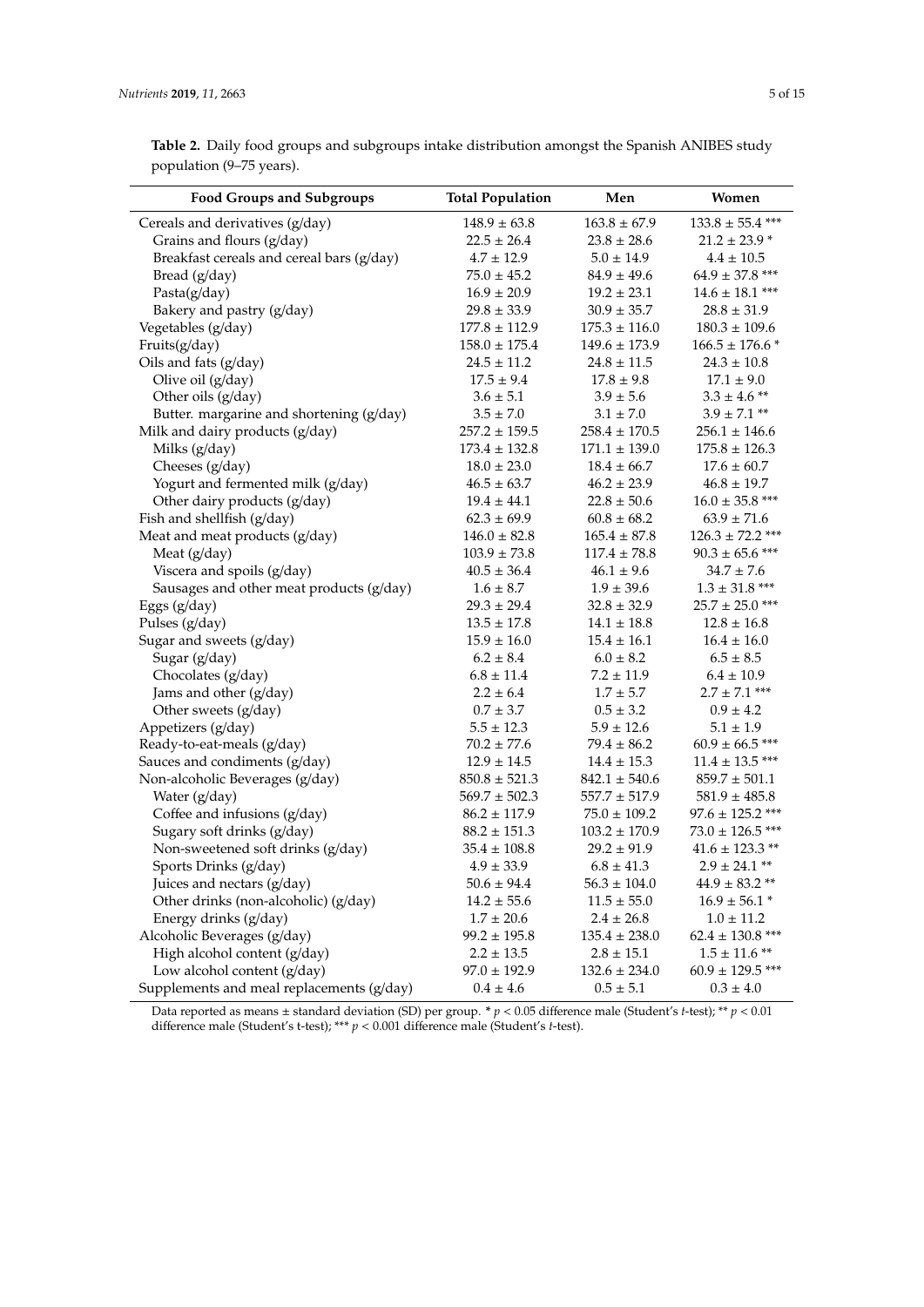<span id="page-5-0"></span>

|                   |  |  | <b>Table 3.</b> Total daily food groups and subgroups intake by age amongst the Spanish ANIBES |  |  |  |  |
|-------------------|--|--|------------------------------------------------------------------------------------------------|--|--|--|--|
| study population. |  |  |                                                                                                |  |  |  |  |

| <b>Food Groups and Subgroups</b>              | Children<br>$(9-12 \text{ years})$                                             | Adolescents<br>$(13-17$ years)                       | Adults<br>$(18-64 \text{ years})$                         | <b>Older Adults</b><br>$(65-75 \text{ years})$                             |
|-----------------------------------------------|--------------------------------------------------------------------------------|------------------------------------------------------|-----------------------------------------------------------|----------------------------------------------------------------------------|
| Cereals and derivatives (g/day)               | $168.4 \pm 58.6$ <sup>a,b</sup>                                                | $180.8\pm71.9$ $^{\rm a}$                            | $148.8 \pm 64.4^{\circ}$                                  | $126.3 \pm 53.2$ $^{\rm c}$                                                |
| Grains and flours (g/day)                     | $21.1 \pm 23.0$                                                                | $25.1 \pm 27.1$                                      | $22.8 \pm 26.9$                                           | $17.6 \pm 22.0$                                                            |
| Breakfast cereals and cereal bars (g/day)     | $7.8 \pm 15.7$                                                                 | $9.7 \pm 18.5$                                       | $4.4 \pm 12.1$                                            | $3.0 \pm 9.7$                                                              |
| Bread $(g/day)$                               | $78.4 \pm 44.7$                                                                | $83.7 \pm 52.5$                                      | $75.0 \pm 45.4$                                           | $70.9 \pm 44.3$                                                            |
| Pasta(g/day)                                  | $20.3 \pm 17.5$                                                                | $22.8 \pm 25.1$                                      | $17.2 \pm 21.3$                                           | $10.0 \pm 14.0$                                                            |
| Bakery and pastry $(g/day)$                   | $40.8 \pm 32.4$                                                                | $39.5 \pm 39.9$                                      | $29.4 \pm 33.7$                                           | $24.9 \pm 29.6$                                                            |
| Vegetables (g/day)                            | $124.8 \pm 92.9$ <sup>d</sup>                                                  | $122.2 \pm 85.0$ <sup>d</sup>                        | $181.1 \pm 115.3$ <sup>e</sup>                            | $210.3 \pm 110.4$ <sup>f</sup>                                             |
| Fruits $(g/d)$                                | $104.9 \pm 104.1$ 8                                                            | $87.0 \pm 114.7$ 8                                   | $151.5 \pm 170.4$ <sup>h</sup>                            | $280.8 \pm 222.0^{\text{T}}$                                               |
| Oils and fats (g/day)                         | $23.0 \pm 9.5$ j <sub>k</sub>                                                  | $22.2 \pm 12.3$                                      | $24.6 \pm 11.1$ j.k                                       | $26.8 \pm 13.2$ <sup>k</sup>                                               |
| Olive oil (g/day)                             | $15.1 \pm 7.9$                                                                 | $14.3 \pm 9.2$                                       | $17.4 \pm 9.3$                                            | $21.0 \pm 9.9$                                                             |
| Other oils (g/day)                            | $4.4 \pm 5.2$                                                                  | $4.5 \pm 7.1$                                        | $3.7 \pm 5.2$                                             | $1.4 \pm 2.9$                                                              |
| Butter, margarine, and shortening (g/day)     | $3.5 \pm 6.2$                                                                  | $3.5 \pm 7.9$                                        | $3.4 \pm 6.6$                                             | $4.3 \pm 10.6$                                                             |
| Milk and dairy products (g/day)               | $360.1 \pm 149.6$ <sup>1</sup>                                                 | $307.0 \pm 188.3$ <sup>m</sup>                       | $247.6 \pm 154.8$ <sup>n</sup>                            | $260.4 \pm 159.7$ <sup>n</sup>                                             |
| Milks (g/day)                                 | $232.7 \pm 132.0$                                                              | $216.5 \pm 134.9$                                    | $165.8 \pm 129.9$                                         | $184.6 \pm 140.3$                                                          |
| Cheeses $(g/day)$                             | $18.5 \pm 64.7$                                                                | $18.7 \pm 64.6$                                      | $18.5 \pm 62.2$                                           | $12.7 \pm 70.7$                                                            |
| Yogurt and fermented milk (g/day)             | $58.3 \pm 16.2$                                                                | $39.1 \pm 18.2$                                      | $44.9 \pm 22.9$                                           | $54.9 \pm 16.7$                                                            |
| Other dairy products (g/day)                  | $50.6 \pm 76.7$                                                                | $32.8 \pm 61.6$                                      | $18.4 \pm 40.5$                                           | $8.2 \pm 20.8$                                                             |
| Fish and shellfish (g/day)                    | $45.4 \pm 54.6$ <sup>m</sup>                                                   | $40.2 \pm 57.9$ <sup>m</sup>                         | $62.6 \pm 70.4$ <sup>o</sup>                              | $81.1 \pm 72.5$ P                                                          |
| Meat and meat products (g/day)                | $148.4 \pm 69.5$ <sup>q</sup>                                                  | $158.8 \pm 71.4$ <sup>q</sup>                        | $148.4 \pm 84.4$ <sup>q</sup>                             | $117.0 \pm 70.0$ <sup>r</sup>                                              |
| Meat (g/day)                                  | $97.1 \pm 61.8$                                                                | $109.4 \pm 69.8$                                     | $106.2 \pm 75.6$                                          | $85.9 \pm 61.3$                                                            |
| Viscera and spoils (g/day)                    | $51.0 \pm 3.2$                                                                 | $48.9 \pm 5.1$                                       | $40.7 \pm 8.3$                                            | $27.9 \pm 13.2$                                                            |
| Sausages and other meat products (g/day)      | $0.3 \pm 39.0$                                                                 | $0.5 \pm 36.9$                                       | $1.5 \pm 36.4$                                            | $3.2 \pm 28.9$                                                             |
| Eggs (g/day)                                  | $27.0 \pm 24.4$                                                                | $31.3 \pm 34.1$                                      | $29.3 \pm 29.5$                                           | $32.4 \pm 29.2$                                                            |
| Pulses $(g/day)$                              | $12.2 \pm 14.3$                                                                | $12.1 \pm 16.2$                                      | $13.4 \pm 18.0$                                           | $15.2 \pm 18.6$                                                            |
| Sugar and sweets (g/day)                      | $24.6 \pm 19.9$ <sup>s</sup>                                                   | $21.9 \pm 18.7$ s                                    | $15.6 \pm 15.5$ <sup>t</sup>                              | $12.3 \pm 13.7$ u                                                          |
| Sugar $(g/day)$                               | $2.6 \pm 5.2$                                                                  | $4.0 \pm 7.4$                                        | $6.7 \pm 8.7$                                             | $5.4 \pm 7.6$                                                              |
| Chocolates (g/day)                            | $19.1 \pm 17.3$                                                                | $15.5 \pm 15.1$                                      | $6.1 \pm 10.1$                                            | $2.0 \pm 5.3$                                                              |
| Jams and other (g/day)                        | $1.3 \pm 4.0$                                                                  | $1.1 \pm 4.0$                                        | $2.1 \pm 6.2$                                             | $4.7 \pm 10.2$                                                             |
| Other sweets $(g/day)$                        | $1.5 \pm 5.5$                                                                  | $1.3 \pm 5.6$                                        | $0.7 \pm 3.7$                                             | $0.2 \pm 0.7$                                                              |
| Appetizers (g/day)                            | $5.1 \pm 10.1$ <sup>v/w</sup>                                                  | $5.7 \pm 12.5$ <sup>v/w</sup>                        | $5.8 \pm 12.7$ V                                          | $2.9 \pm 9.0$ W                                                            |
| Ready-to-eat meals (g/day)                    | $83.0 \pm 75.3$ ×                                                              | $95.8 \pm 93.4$ ×                                    | $67.5 \pm 75.7$ Y                                         | $60.3 \pm 68.3$ y                                                          |
| Sauces and condiments (g/day)                 | $15.9 \pm 17.0^{\text{ }z}$<br>$707.8 \pm 408.8$ <sup><math>\beta</math></sup> | $15.4 \pm 15.0^{\text{ }z}$<br>699.4 ± 381.3 $\beta$ | $13.3 \pm 14.8^{\text{ }z}$<br>$885.1 \pm 535.5^{\Omega}$ | $6.8 \pm 10.2$ $\alpha$<br>$700.5 \pm 435.2$ <sup><math>\beta</math></sup> |
| Non-alcoholic beverages (g/day)               | $481.4 \pm 387.3$                                                              | $407.1 \pm 358.4$                                    | $591.3 \pm 519.8$                                         | $496.9 \pm 414.7$                                                          |
| Water (g/day)<br>Coffee and infusions (g/day) | $4.1 \pm 18.2$                                                                 | $11.2 \pm 37.9$                                      | $93.9 \pm 115.1$                                          | $112.2 \pm 159.1$                                                          |
| Sugar soft drinks (g/day)                     | $84.4 \pm 139.0$                                                               | $150.6 \pm 190.0$                                    | $89.0 \pm 149.8$                                          | $23.8 \pm 63.6$                                                            |
| Non-sweetened soft drinks (g/day)             | $15.1 \pm 46.8$                                                                | $20.5 \pm 76.2$                                      | $41.0 \pm 118.6$                                          | $13.1 \pm 50.8$                                                            |
| Sports drinks (g/day)                         | $9.5 \pm 51.0$                                                                 | $2.0 \pm 16.5$                                       | $6.0 \pm 40.6$                                            | $1.0 \pm 10.4$                                                             |
| Juices and nectars (g/day)                    | $111.7 \pm 137.8$                                                              | $99.7 \pm 147.7$                                     | $46.6 \pm 86.4$                                           | $33.0 \pm 78.1$                                                            |
| Other drinks (non-alcoholic) (g/day)          | $1.2 \pm 17.1$                                                                 | $4.4 \pm 28.9$                                       | $15.9 \pm 58.8$                                           | $20.5 \pm 69.4$                                                            |
| Energy drinks (g/day)                         | $0.5 \pm 7.5$                                                                  | $3.9 \pm 29.1$                                       | $1.5 \pm 20.1$                                            | $0.0 \pm 0.0$                                                              |
| Alcoholic beverages (g/day)                   | $0.0 \pm 0.0 \pi$                                                              | $1.8 \pm 16.0 \pi$                                   | $113.4 \pm 209.1$ <sup><math>\mu</math></sup>             | $96.4 \pm 156.3$ <sup>µ</sup>                                              |
| High alcohol content beverage (g/day)         | $0.0 \pm 0.0$                                                                  | $0.0 \pm 0.0$                                        | $2.5 \pm 14.3$                                            | $2.1 \pm 14.5$                                                             |
| Low alcohol content beverage (g/day)          | $0.0 \pm 0.0$                                                                  | $1.8 \pm 16.0$                                       | $110.8 \pm 206.1$                                         | $94.3 \pm 153.7$                                                           |
| Supplements and meal replacements (g/day)     | $0.0 \pm 0.2$                                                                  | $0.1 \pm 1.5$                                        | $0.4 \pm 5.0$                                             | $0.6 \pm 5.7$                                                              |

Data reported as means ± standard deviation (SD) per group. Different superscript lowercase letters indicate statistical significance in each row for food groups ( $p \le 0.05$ ; Bonferroni test).

Male children and adolescents consumed higher levels of meats and processed meats, milk and derivatives, sugar and sweets, ready-to-eat meals, and sauces and condiments than adult groups  $(p < 0.05)$  (Table [4\)](#page-6-0). In addition, children, adolescents, and adults showed a higher meat and derivative consumption than older adults (*p* < 0.05). Conversely, adults and elderly male populations presented a higher intake of vegetables, fruits, fats and oils, and fish and shellfish than children and adolescents (*p* < 0.05). Lastly, it is noteworthy that adults had a higher consumption of beverages, non-alcoholic as well as alcoholic ( $p < 0.05$ ).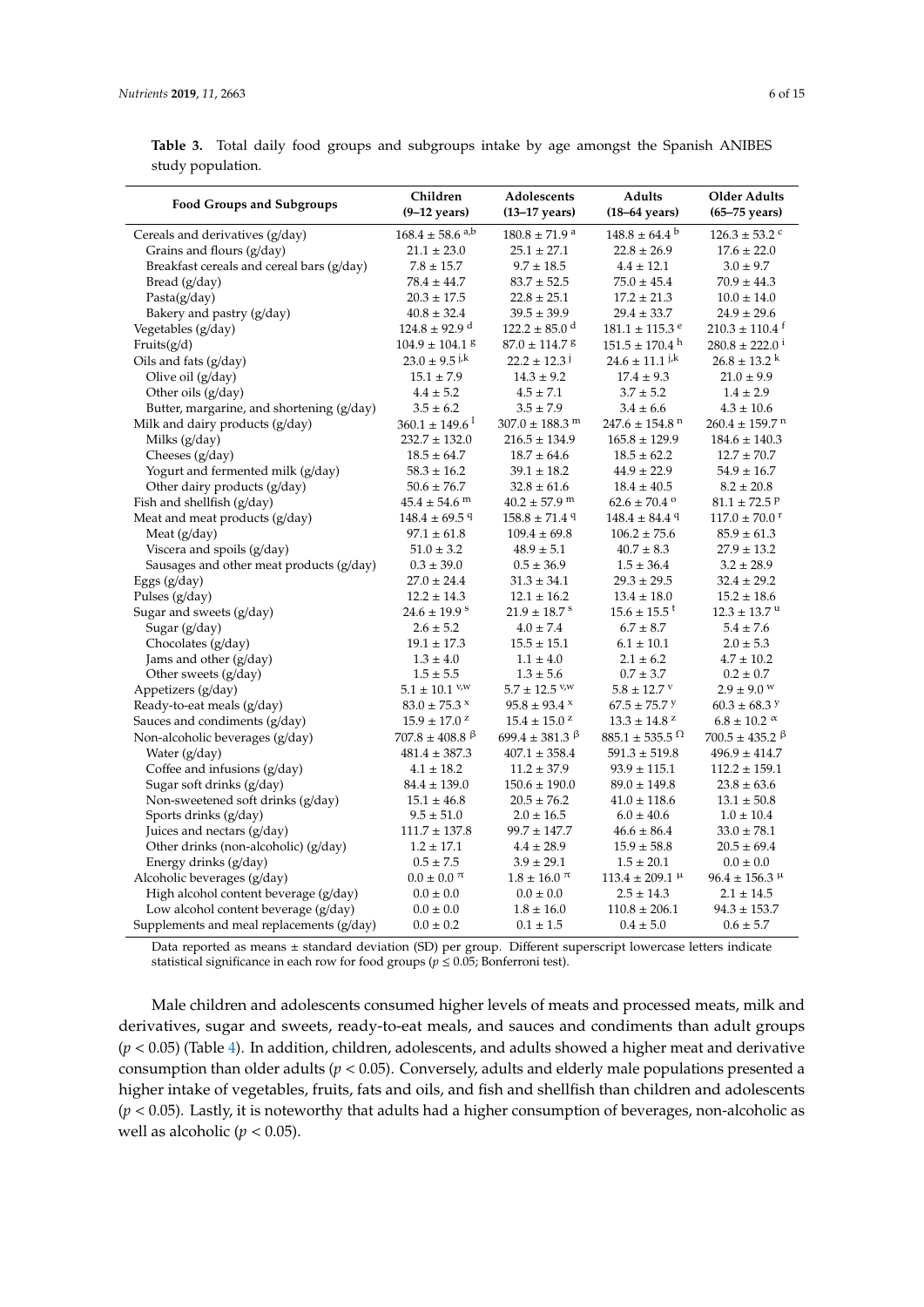<span id="page-6-0"></span>**Table 4.** Total daily food groups and subgroups intake by age in the male Spanish ANIBES study population.

|                                                                                   | Children<br>Adolescents                     |                                    | Adults                                         | <b>Older Adults</b>                |
|-----------------------------------------------------------------------------------|---------------------------------------------|------------------------------------|------------------------------------------------|------------------------------------|
| <b>Food Groups and Subgroups</b>                                                  | $(9-12 \text{ years})$                      | $(13-17 \text{ years})$            | $(18-64 \text{ years})$                        | $(65-75 \text{ years})$            |
| Cereals and derivatives (g/day)                                                   | $169.9 \pm 60.2$ <sup>a</sup>               | $192.6 \pm 74.6$ <sup>b</sup>      | $163.7 \pm 68.5$ <sup>a</sup>                  | $137.2 \pm 59.0$ <sup>c</sup>      |
| Grains and flours (g/day)                                                         | $20.9 \pm 20.3$                             | $25.7 \pm 28.3$                    | $24.2 \pm 29.5$                                | $20.1 \pm 25.2$                    |
| Breakfast cereals and cereal bars (g/day)                                         | $8.2 \pm 17.9$                              | $11.4 \pm 21.2$                    | $4.3 \pm 13.5$                                 | $3.1 \pm 8.9$                      |
| Bread (g/day)                                                                     | $80.2 \pm 45.9$                             | $88.9 \pm 54.6$                    | $85.5 \pm 50.1$                                | $79.1 \pm 47.7$                    |
| Pasta $(g/day)$                                                                   | $20.3 \pm 16.8$                             | $24.9 \pm 26.1$                    | $19.9 \pm 23.9$                                | $9.2 \pm 13.0$                     |
| Bakery and pastry (g/day)                                                         | $40.4 \pm 32.8$                             | $41.8 \pm 44.8$                    | $29.8 \pm 34.9$                                | $25.8 \pm 32.6$                    |
| Vegetables (g/day)                                                                | $120.6 \pm 78.0$ <sup>d</sup>               | $123.7 \pm 90.0$ <sup>d</sup>      | $181.0 \pm 118.7$ <sup>e</sup>                 | $214.7 \pm 108.0^{\text{ t}}$      |
| Fruits(g/day)                                                                     | $96.7 \pm 96.2$ 8                           | $82.0 \pm 116.9$ 8                 | $147.5 \pm 167.8$ <sup>h</sup>                 | $279.0 \pm 244.9^{\text{ i}}$      |
| Oils and fats (g/day)                                                             | $23.1 \pm 9.9$                              | $23.0 \pm 12.7$                    | $24.8 \pm 11.3$ <sup><math>\mu</math>k</sup>   | $27.7 \pm 13.2$ <sup>k</sup>       |
| Olive oil (g/day)                                                                 | $15.3 \pm 8.3$                              | $15.1 \pm 10.0$                    | $17.8 \pm 9.8$                                 | $22.4 \pm 9.8$                     |
| Other oils $(g/day)$                                                              | $4.2 \pm 4.8$                               | $4.4 \pm 6.8$                      | $4.1 \pm 5.6$                                  | $1.6 \pm 3.3$                      |
| Butter, margarine and shortening (g/day)                                          | $3.6 \pm 6.5$                               | $3.5 \pm 8.5$                      | $2.9 \pm 6.1$                                  | $3.7 \pm 10.8$                     |
| Milk and dairy products (g/day)                                                   | $384.2 \pm 148.7$                           | $331.6 \pm 200.0^{\text{1}}$       | $246.5 \pm 167.0$ <sup>m</sup>                 | $242.3 \pm 159.6$ <sup>m</sup>     |
| Milks $(g/day)$                                                                   | $252.2 \pm 137.0$                           | $241.0 \pm 177.2$                  | $160.2 \pm 136.5$                              | $176.9 \pm 145.1$                  |
| Cheeses (g/day)                                                                   | $20.0 \pm 23.3$                             | $18.3 \pm 22.7$                    | $19.1 \pm 26.1$                                | $10.7 \pm 14.8$                    |
| Yogurt and fermented milk (g/day)                                                 | $57.9 \pm 62.0$                             | $36.6 \pm 54.8$                    | $46.2 \pm 68.3$                                | $47.7 \pm 67.5$                    |
| Other dairy products (g/day)                                                      | $54.1 \pm 80.0$                             | $35.7 \pm 67.8$                    | $20.9 \pm 45.3$                                | $7.0 \pm 17.9$                     |
| Fish and shellfish $(g/day)$                                                      | $45.7 \pm 59.4$ <sup>n</sup>                | $40.2 \pm 55.3$ <sup>n</sup>       | $61.4 \pm 68.6$ <sup>o</sup>                   | $90.3 \pm 76.7$ P                  |
| Meat and meat products (g/day)                                                    | $159.3 \pm 73.0$ <sup>q,r</sup>             | $171.4 \pm 66.0$ <sup>r</sup>      | $169.2 \pm 73.6$ <sup>r</sup>                  | $132.5 \pm 76.0$ <sup>q</sup>      |
| Meat (g/day)                                                                      | $107.7 \pm 64.5$                            | $120.2 \pm 70.1$                   | $120.7 \pm 81.2$                               | $95.5 \pm 66.4$                    |
| Sausages and other meat products (g/day)                                          | $51.6 \pm 1.5$                              | $50.9 \pm 2.8$                     | $46.6 \pm 9.7$                                 | $33.1 \pm 13.6$                    |
| Viscera and spoils (g/day)                                                        | $0.1 \pm 1.5$                               | $0.2 \pm 2.8$                      | $1.9 \pm 9.7$                                  | $3.9 \pm 13.6$                     |
| Eggs (g/day)                                                                      | $27.7 \pm 25.6$                             | $34.7 \pm 36.1$                    | $33.2 \pm 33.4$                                | $34.5 \pm 29.5$                    |
| Pulses (g/day)                                                                    | $11.0 \pm 14.8$                             | $12.0 \pm 15.3$                    | $14.3 \pm 19.2$                                | $17.3 \pm 20.0$                    |
| Sugar and sweets (g/day)                                                          | $24.4 \pm 21.0$ <sup>s</sup>                | $20.8 \pm 16.4$ s                  | $14.8 \pm 15.5$ <sup>t</sup>                   | $12.7 \pm 14.0$ <sup>t</sup>       |
| Sugar (g/day)                                                                     | $2.6 \pm 5.1$                               | $4.3 \pm 8.1$                      | $6.6 \pm 8.8$                                  | $5.6 \pm 7.4$                      |
| Chocolates (g/day)                                                                | $19.2 \pm 17.5$                             | $14.6 \pm 13.8$                    | $6.2 \pm 10.6$                                 | $3.0 \pm 6.4$                      |
| Jams and other (g/day)                                                            | $1.1 \pm 3.6$                               | $1.0 \pm 3.7$                      | $1.6 \pm 5.4$                                  | $4.0 \pm 9.5$                      |
| Other sweets (g/day)                                                              | $1.4 \pm 6.4$                               | $0.9 \pm 3.5$                      | $0.5 \pm 2.9$                                  | $0.2 \pm 0.7$                      |
| Appetizers (g/day)                                                                | $5.0 \pm 9.8$                               | $5.4 \pm 12.4$                     | $6.4 \pm 13.3$                                 | $3.3 \pm 8.4$                      |
| Ready-to-eat meals (g/day)                                                        | $88.9 \pm 72.9$ <sup>u,v</sup>              | $107.5 \pm 101.2$ u                | $74.1 \pm 84.1$ V                              | $76.3 \pm 74.5$ V                  |
| Sauces and condiments (g/day)                                                     | $14.4 \pm 12.9$ ×                           | $16.0 \pm 13.9$ ×                  | $15.0 \pm 15.9$ ×                              | $7.5 \pm 11.6$ y                   |
| Non-alcoholic beverages (g/day)                                                   | $728.4 \pm 435.2$ <sup>z</sup>              | $714.0 \pm 418.4$ <sup>z</sup>     | $884.2 \pm 561.4$ $\alpha$                     | $640.8 \pm 429.4$ <sup>Z</sup>     |
| Water (g/day)                                                                     | $487.6 \pm 402.6$                           | $416.8 \pm 387.3$                  | $584.1 \pm 541.8$                              | $452.7 \pm 403.1$                  |
| Coffee and infusions $(g/day)$                                                    | $2.6 \pm 13.0$                              | $12.8 \pm 43.4$                    | $86.0 \pm 114.1$                               | $88.7 \pm 106.7$                   |
| Sugar soft drinks (g/day)                                                         | $99.1 \pm 158.2$                            | $158.6 \pm 215.3$                  | $102.5 \pm 167.2$                              | $24.6 \pm 63.7$                    |
| Non-sweetened soft drinks (g/day)                                                 | $12.0 \pm 35.3$                             | $21.5 \pm 74.4$                    | $34.8 \pm 103.5$                               | $8.0 \pm 31.2$                     |
| Sports drinks (g/day)                                                             | $13.0 \pm 61.9$                             | $1.3 \pm 11.0$                     | $8.8 \pm 51.9$                                 | $1.3 \pm 13.4$                     |
| Juices and nectars (g/day)                                                        | $112.0 \pm 146.8$<br>$2.0 \pm 22.3$         | $94.8 \pm 137.6$<br>$2.0 \pm 12.4$ | $53.3 \pm 100.8$<br>$12.6 \pm 58.0$            | $34.3 \pm 79.6$<br>$31.3 \pm 87.0$ |
| Other drinks (non-alcoholic) (g/day)                                              | $0.0 \pm 0.0$                               | $6.1 \pm 35.9$                     | $2.1 \pm 26.4$                                 |                                    |
| Energy drinks (g/day)                                                             | $0.0 \pm 0.0$ <sup><math>\beta</math></sup> | $1.1 \pm 1.1$ $\beta$              |                                                | $0.0 \pm 0.0$                      |
| Alcoholic beverages (g/day)                                                       |                                             |                                    | $159.3 \pm 9.0$ <sup>µ</sup><br>$3.2 \pm 15.6$ | $143.5 \pm 19.0$ <sup>µ</sup>      |
| High alcohol content beverage (g/day)                                             | $0.0 \pm 0.0$                               | $0.0 \pm 0.0$<br>$1.1 \pm 13.2$    |                                                | $4.4 \pm 20.8$                     |
| Low alcohol content beverage (g/day)<br>Supplements and meal replacements (g/day) | $0.0 \pm 0.0$<br>$0.0 \pm 0.3$              | $0.2 \pm 1.9$                      | $156.0 \pm 251.0$<br>$0.5 \pm 5.7$             | $139.1 \pm 185.6$<br>$1.1 \pm 8.2$ |
|                                                                                   |                                             |                                    |                                                |                                    |

Data reported as means ± standard deviation (SD) per group. Different superscript lowercase letters indicate statistical significance in each row for food groups ( $p \le 0.05$ ; Bonferroni test).

Children and adolescent females consumed more cereals and derivatives, meat and meat products, sugars and sweets, prepared meals, and sauces and condiments (*p* < 0.05) (Table [5\)](#page-7-0). Likewise, it should be noted that girls consumed more milk and derivatives than the rest of the other population groups (*p* < 0.05). On the contrary, adult or elderly women had a higher consumption of vegetables, fruits, fish and shellfish and alcoholic beverages (*p* < 0.05). In addition, adult females had the highest consumption of non-alcoholic beverages.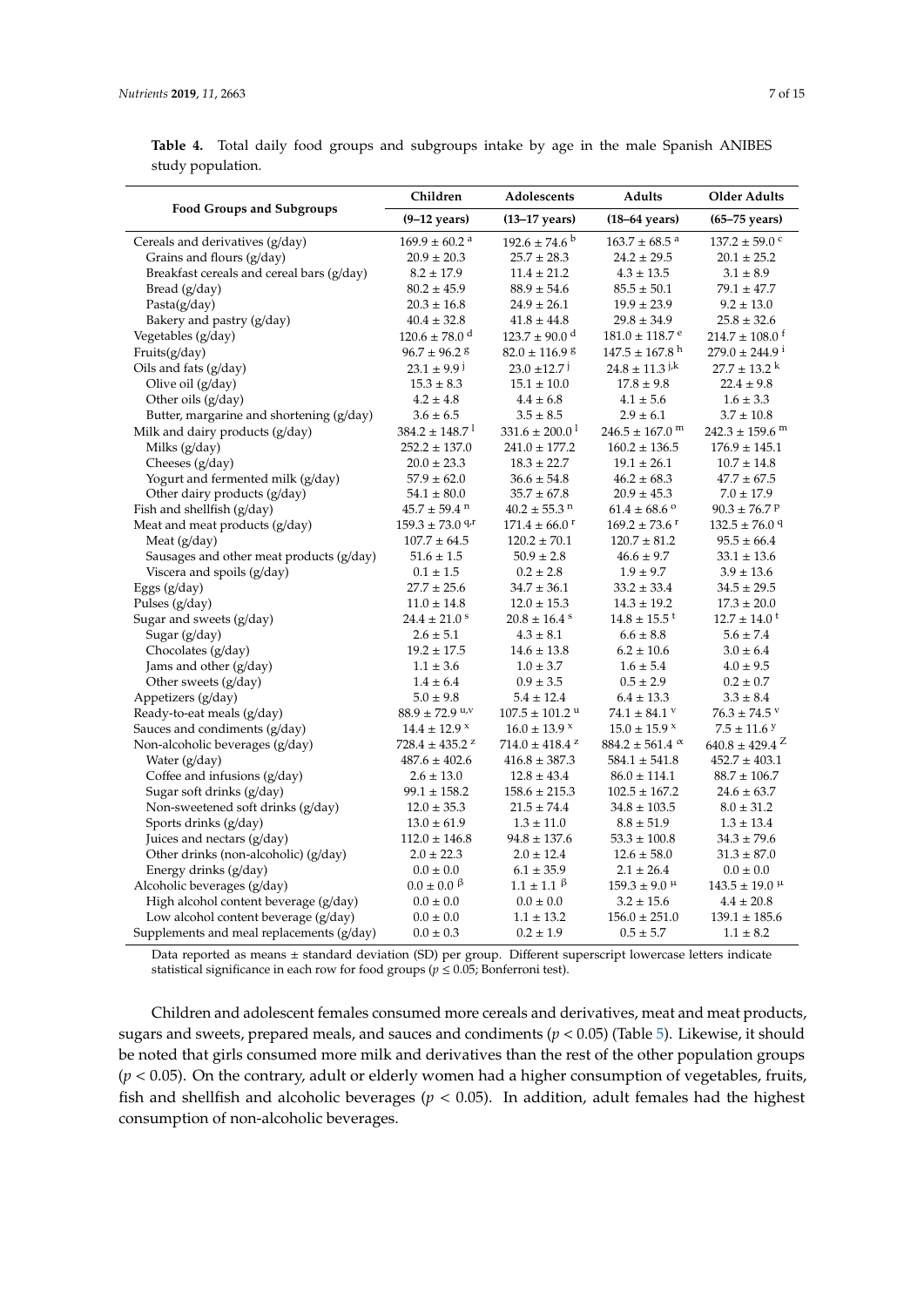<span id="page-7-0"></span>

|                   |  |  |  | <b>Table 5.</b> Total daily food groups and subgroups intake by age in the female Spanish ANIBES |  |
|-------------------|--|--|--|--------------------------------------------------------------------------------------------------|--|
| study population. |  |  |  |                                                                                                  |  |

| <b>Food Groups and Subgroups</b>          | Children                         | Adolescents                    |                                | <b>Older Adults</b>                          |
|-------------------------------------------|----------------------------------|--------------------------------|--------------------------------|----------------------------------------------|
|                                           | $(9-12 \text{ years})$           | $(13-17$ years)                | $(18-64 \text{ years})$        | $(65-75$ years)                              |
| Cereals and derivatives (g/day)           | $166.3 \pm 58.5$ <sup>a</sup>    | $158.9 \pm 63.2$ <sup>a</sup>  | $134.9 \pm 56.4^{\mathrm{b}}$  | $116.2 \pm 45.5^{\text{b}}$                  |
| Grains and flours (g/day)                 | $21.4 \pm 26.5$                  | $23.8 \pm 24.8$                | $21.5 \pm 24.2$                | $15.3 \pm 18.4$                              |
| Breakfast cereals and cereal bars (g/day) | $7.3 \pm 11.9$                   | $6.7 \pm 11.6$                 | $4.5 \pm 10.6$                 | $2.9 \pm 10.4$                               |
| Bread $(g/day)$                           | $75.8 \pm 43.2$                  | $73.9 \pm 47.2$                | $65.1 \pm 38.1$                | $63.3 \pm 39.6$                              |
| Pasta(g/day)                              | $20.4 \pm 18.5$                  | $19.1 \pm 22.7$                | $14.7 \pm 18.2$                | $10.7 \pm 14.9$                              |
| Bakery and pastry (g/day)                 | $41.4 \pm 31.9$                  | $35.4 \pm 28.5$                | $29.0 \pm 32.6$                | $24.0 \pm 29.2$                              |
| Vegetables (g/day)                        | $130.7 \pm 111.2$ c              | $119.5 \pm 75.4$ °             | $181.3 \pm 112.2$ <sup>d</sup> | $206.3 \pm 113.0$ <sup>d</sup>               |
| Fruits (g/day)                            | $117.0 \pm 114.1$ <sup>e,f</sup> | $96.2 \pm 110.5$ <sup>e</sup>  | $155.3 \pm 172.7$ <sup>f</sup> | $282.5 \pm 199.6$ <sup>8</sup>               |
| Oils and fats (g/day)                     | $22.9 \pm 8.8$ h,i               | $20.8 \pm 11.6$ <sup>h</sup>   | $24.5 \pm 10.9^{\text{ i}}$    | $25.9 \pm 13.3^{\text{ i}}$                  |
| Olive oil (g/day)                         | $14.8 \pm 7.2$                   | $12.7 \pm 7.2$                 | $17.1 \pm 8.9$                 | $19.7 \pm 9.8$                               |
| Other oils (g/day)                        | $4.7\pm5.7$                      | $4.6 \pm 7.6$                  | $3.4 \pm 4.6$                  | $1.3 \pm 2.6$                                |
| Butter, margarine and shortening (g/day)  | $3.4 \pm 5.7$                    | $3.5 \pm 6.7$                  | $3.9 \pm 7.0$                  | $4.9 \pm 10.5$                               |
| Milk and dairy products (g/day)           | $325.1 \pm 151.0$                | $261.4 \pm 154.9$ <sup>k</sup> | $248.6 \pm 142.8$ <sup>k</sup> | $277.2 \pm 158.2$ j,k                        |
| Milks $(g/day)$                           | $204.5 \pm 119.6$                | $171.1 \pm 128.4$              | $171.0 \pm 123.3$              | $191.8 \pm 136.1$                            |
| Cheeses $(g/day)$                         | $16.3 \pm 19.0$                  | $19.3 \pm 19.8$                | $17.9 \pm 20.5$                | $14.6 \pm 19.0$                              |
| Yogurt and fermented milk (g/day)         | $58.9 \pm 68.7$                  | $43.5 \pm 79.8$                | $43.7 \pm 55.9$                | $61.6 \pm 73.2$                              |
| Other dairy products (g/day)              | $45.5 \pm 71.7$                  | $27.5 \pm 48.0$                | $16.0 \pm 35.3$                | $9.3 \pm 23.2$                               |
| Fish and shellfish $(g/day)$              | $44.8 \pm 47.2$ <sup>1,m</sup>   | $40.2 \pm 62.8$ <sup>m</sup>   | $63.7 \pm 72.1$ <sup>1,n</sup> | $72.5 \pm 67.7$ <sup>n</sup>                 |
| Meat and meat products (g/day)            | $132.5 \pm 61.0$ <sup>o</sup>    | $135.7 \pm 71.4$ <sup>o</sup>  | $129.0 \pm 90.2$ <sup>o</sup>  | $102.7 \pm 60.8$ P                           |
| Meat $(g/day)$                            | $81.8 \pm 54.5$                  | $89.5 \pm 65.1$                | $92.7 \pm 67.3$                | $77.1 \pm 55.0$                              |
| Sausages and other meat products (g/day)  | $50.2 \pm 4.6$                   | $45.2 \pm 7.7$                 | $35.2 \pm 6.8$                 | $23.1 \pm 12.9$                              |
| Viscera and spoils (g/day)                | $0.5 \pm 4.6$                    | $0.9 \pm 7.7$                  | $1.2 \pm 6.8$                  | $2.5 \pm 12.9$                               |
| Eggs (g/day)                              | $26.1 \pm 22.5$                  | $25.0 \pm 29.4$                | $25.6 \pm 24.9$                | $30.4 \pm 28.9$                              |
| Pulses (g/day)                            | $13.8 \pm 13.5$                  | $12.2 \pm 17.7$                | $12.5 \pm 16.8$                | $13.3 \pm 17.0$                              |
| Sugar and sweets (g/day)                  | $24.8 \pm 18.2$ <sup>q</sup>     | $24.0 \pm 22.4$ <sup>q</sup>   | $16.3 \pm 15.5$ <sup>r</sup>   | $12.0 \pm 13.4$ <sup>s</sup>                 |
| Sugar $(g/day)$                           | $2.6 \pm 5.4$                    | $3.4 \pm 6.1$                  | $6.9 \pm 8.7$                  | $5.2 \pm 7.8$                                |
| Chocolates (g/day)                        | $19.0 \pm 17.0$                  | $17.2 \pm 17.1$                | $6.1 \pm 9.7$                  | $1.2 \pm 4.0$                                |
| Jams and other (g/day)                    | $1.6 \pm 4.5$                    | $1.4 \pm 4.4$                  | $2.5 \pm 6.9$                  | $5.4 \pm 10.8$                               |
| Other sweets $(g/day)$                    | $1.7 \pm 4.0$                    | $2.1 \pm 8.2$                  | $0.8 \pm 4.3$                  | $0.2 \pm 0.8$                                |
| Appetizers (g/day)                        | $5.2 \pm 10.7$                   | $6.2 \pm 12.9$                 | $5.3 \pm 12.0$                 | $2.6 \pm 9.6$                                |
| Ready-to-eat meals (g/day)                | $74.4 \pm 78.2$ <sup>t</sup>     | $74.1 \pm 72.5$ <sup>t,u</sup> | $61.4 \pm 66.4$ <sup>t,u</sup> | $45.5 \pm 58.6$ u                            |
| Sauces and condiments (g/day)             | $17.9 \pm 21.5$ V                | $14.3 \pm 16.8$ V              | $11.8 \pm 13.4$ W              | $6.1 \pm 8.8$ ×                              |
| Non-alcoholic beverages (g/day)           | $677.9 \pm 367.6$ y              | $672.3 \pm 301.6$ Y            | $886.0 \pm 510.6$ <sup>z</sup> | $755.7 \pm 435.2$ $\frac{y}{z}$              |
| Water (g/day)                             | $472.3 \pm 366.3$                | $389.1 \pm 299.1$              | $597.9 \pm 498.6$              | $537.7 \pm 422.9$                            |
| Coffee and infusions (g/day)              | $6.1 \pm 23.6$                   | $8.1 \pm 24.7$                 | $101.2 \pm 115.7$              | $133.9 \pm 193.5$                            |
| Sugar soft drinks (g/day)                 | $63.0 \pm 102.3$                 | $135.7 \pm 130.8$              | $76.4 \pm 130.4$               | $23.0 \pm 63.8$                              |
| Non-sweetened soft drinks (g/day)         | $19.6 \pm 59.7$                  | $18.6 \pm 79.9$                | $46.7 \pm 130.9$               | $17.9 \pm 63.7$                              |
| Sports Drinks (g/day)                     | $4.3 \pm 28.3$                   | $3.3 \pm 23.7$                 | $3.3 \pm 25.7$                 | $0.6 \pm 6.4$                                |
| Juices and nectars (g/day)                | $111.2 \pm 124.6$                | $108.8 \pm 165.4$              | $40.4 \pm 69.8$                | $31.9 \pm 77.0$                              |
| Other drinks (non-alcoholic) (g/day)      | $0.0 \pm 0.0$                    | $8.8 \pm 45.7$                 | $19.0 \pm 59.5$                | $10.6 \pm 46.1$                              |
| Energy drinks (g/day)                     | $1.3 \pm 11.8$                   | $0.0 \pm 0.0$                  | $1.0 \pm 11.5$                 | $0.0 \pm 0.0$                                |
| Alcoholic beverages (g/day)               | $0.0 \pm 0.0 \alpha$             | $2.9 \pm 2.3$ $\alpha$         | $70.6 \pm 4.8$ $\beta$         | $52.8 \pm 9.8$ <sup><math>\beta</math></sup> |
| High alcohol content beverage (g/day)     | $0.0 \pm 0.0$                    | $0.0 \pm 0.0$                  | $1.9 \pm 12.9$                 | $0.0 \pm 0.0$                                |
| Low alcohol content beverage (g/day)      | $0.0 \pm 0.0$                    | $2.9 \pm 20.2$                 | $68.8 \pm 140.6$               | $52.8 \pm 101.1$                             |
| Supplements and meal replacements (g/day) | $0.0 \pm 0.0$                    | $0.0 \pm 0.0$                  | $0.3 \pm 4.3$                  | $0.1 \pm 0.4$                                |

Data reported as means ± standard deviation (SD) per group. Different superscript lowercase letters indicate statistical significance in each row for food groups ( $p \le 0.05$ ; Bonferroni test).

# **4. Discussion**

Dietary habits and food consumption patterns from the population are continuously changing and linked to the evolution of lifestyles and food availability. It is important to emphasize that there has been a rapid evolution in food patterns and, in the last decades, this has been reflected in the mortality and morbidity patterns amongst developed countries, which in turn translates them into a major public health problem, Spain being no exception [\[14\]](#page-12-9). At present, it is widely acknowledged that a suboptimal diet is an important preventable risk factor for NCDs. In fact, the Global Burden of Disease collaborators estimated in 2017 that low intake of whole grains (3 million deaths [\[2–](#page-11-2)[4\]](#page-11-1)) and low intake of fruits (2 million deaths [\[1–](#page-11-0)[4\]](#page-11-1)) were amongst the leading dietary risk factors for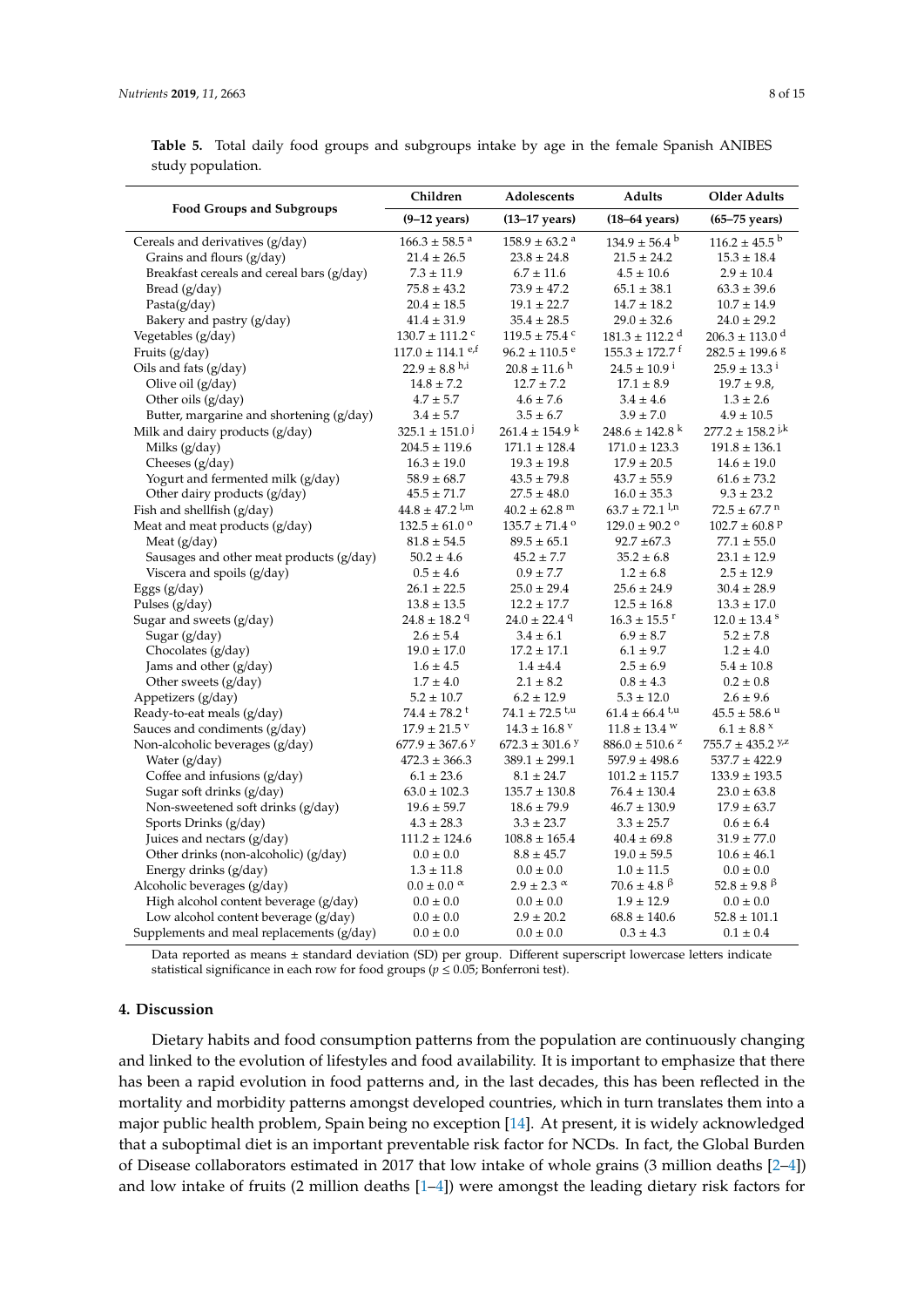deaths worldwide [\[10\]](#page-12-5). In addition, it has been projected that by 2030, approximately 69% of all deaths worldwide will be attributable to NCDs [\[15\]](#page-12-10). The influence of dietary intakes as a modifiable risk factor has therefore raised a great interest for food consumption studies, as they represent the first step toward developing feasible prevention strategies [\[10\]](#page-12-5). Specifically, over the last three decades, food, work, and home environments have experienced numerous and determinant changes that influenced dietary patterns and food consumption amongst Spanish society [\[16,](#page-12-11)[17\]](#page-12-12). Overweight and/or obesity are currently affecting more than 50% of adults and 25% of the infant/young population, thus it seems clear that these changes in dietary patterns and lifestyles will have negative consequences for both the present and future generations [\[18\]](#page-12-13). Therefore, we have analyzed and described the current food patterns from the Spanish ANIBES study population, being conscious of the difficulties in achieving accurate knowledge of dietary intakes.

The concept of the "Mediterranean Diet" emerged in the 50s with the aim of teaching the population about the dietary patterns and lifestyle of the countries surrounding the Mediterranean Sea [\[19\]](#page-12-14) which, historically, have been associated with good health and quality of life [\[8\]](#page-12-3). The Mediterranean diet is characterized by the abundance of vegetable products (fruits, vegetables, cereals—especially whole grains—nuts, and legumes); the consumption of olive oil as the main source of dietary fat; a moderate intake of wine and other fermented beverages in meals; a frequent consumption of fresh fish, a moderate intake of dairy products (e.g., yogurt and certain cheeses); white meats; and eggs and low consumption in frequency and quantity of red meats and meat products (sausages and processed products) [\[8](#page-12-3)[,20](#page-12-15)[,21\]](#page-12-16). However, although Spain is bathed by the Mediterranean Sea, several studies indicate that over the last decades, the adherence of the Spanish population to this food pattern has decreased [\[16,](#page-12-11)[22–](#page-12-17)[27\]](#page-13-0). Particularly, the non-alcoholic beverages group has greatly evolved towards increased consumption, and a trend also greatly impacting on the global diet. A systematic review including 65 studies of beverage consumption, conducted between 2000 and 2013 and across different age groups, reported that total beverage intake was in the range of 0.6–1.8 L per day for children, 0.8–2.0 L per day for teenagers, and 0.8–3.4 L per day for adults, and water consumption accounted for 58%, 75%, and 80% of total fluid intake, respectively [\[28\]](#page-13-1). Moreover, a recent cross-national analysis of 75 countries has shown that sweetened soft drink consumption globally has increased from 36 L per person per year in 1997 to 43 L in 2010 [\[29\]](#page-13-2). In Spain, the evolution of non-alcoholic beverage consumption has experienced a great growth in recent decades, which has led to an increase of 27% in the consumption of non-alcoholic beverages per day from 2000 to the year 2008 [\[22\]](#page-12-17). Conversely, a moderate decrease in alcoholic beverages consumption is being observed in the Spanish adult population over the last decades, although present intake should be still considered a public health concern, especially for men. In addition, a shift toward a higher beer consumption instead of the more traditional Mediterranean wine has recently occurred [\[22\]](#page-12-17). Other studies mainly emphasize the contribution of beverages to energy and nutrient intakes [\[30,](#page-13-3)[31\]](#page-13-4) and how the increased beverage consumption has affected diet quality, namely, the caloric profile. Beverage consumption is a major contributor to daily energy intake, but it is often overlooked by individuals as a part of their dietary intakes [\[32\]](#page-13-5). Indeed, the types of drinks and their frequency of consumption might have either a negative or a positive impact in our overall nutrient intake. At present, the average energy consumption of the Spanish population in the ANIBES study is 1810 kcal/day, of which 12% are delivered by beverages. Water was the most consumed beverage, followed by milk, and the contribution of caloric soft drinks to the energy intake was 2% [\[13\]](#page-12-8). However, other population groups from France or Italy show a lower proportion of energy provided by beverages (8% and 6%, respectively) [\[33,](#page-13-6)[34\]](#page-13-7). These are very close to the quantities suggested by international authorities who recommended that no more than 10% of the daily calorie intakes should come from beverages other than water [\[35](#page-13-8)[,36\]](#page-13-9).

The second most consumed group by the population of the ANIBES study are milk and dairy products. Still, despite this fact, it has experienced a drastic reduction in recent years. In the year 2000, consumption was 416 g/day [\[22\]](#page-12-17) while the current consumption is 257 g/day, which shows a reduction by almost half. The data profile is pretty similar to those obtained from the Household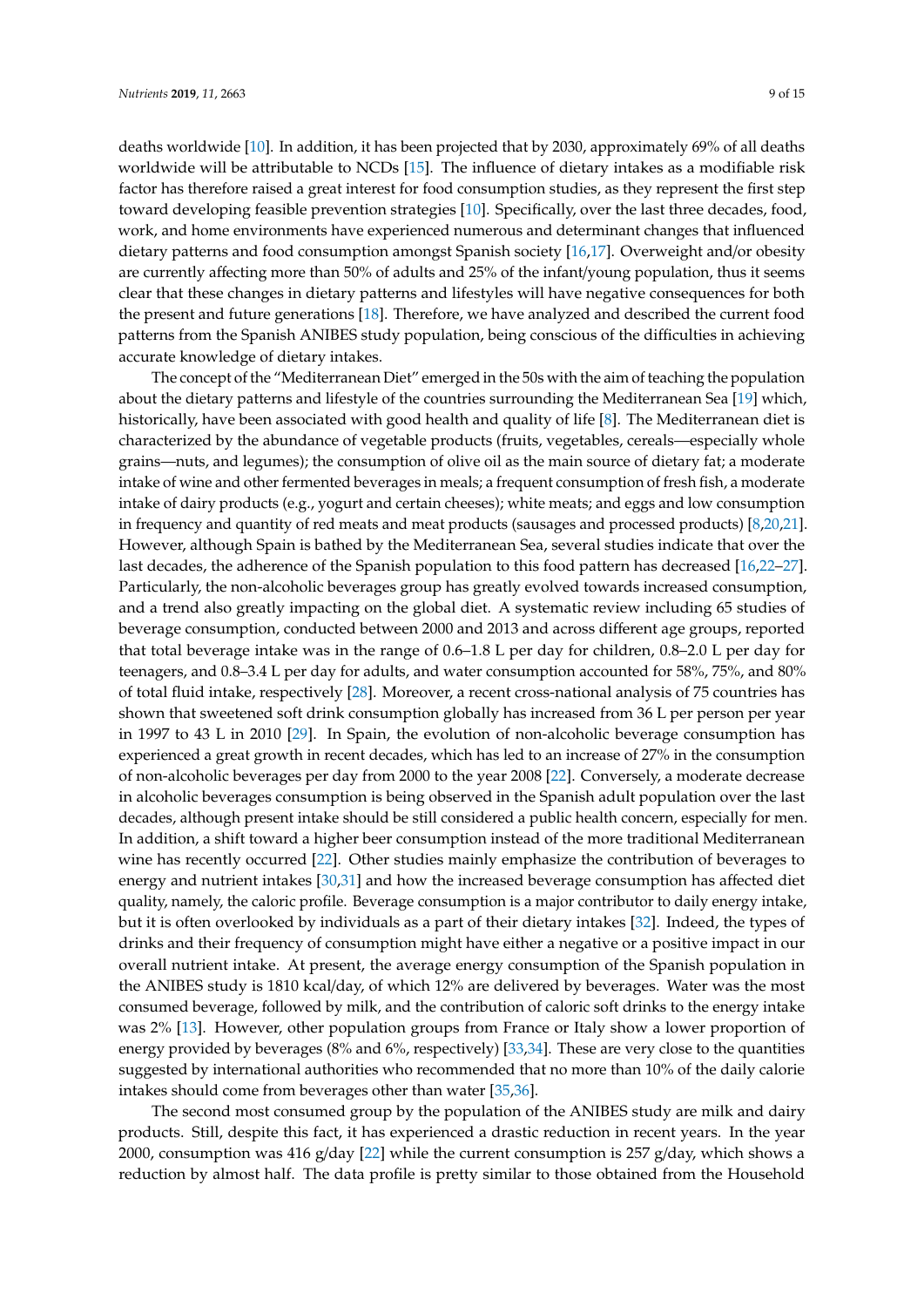Consumption Survey (Ministry of Agriculture, Fisheries and Food) [\[37\]](#page-13-10) which shows a continuous fall in the consumption of dairy products, mainly for fluid milk, as their consumption in Spanish households in the year 2010 was 5246 tons versus 4937 tons in the year 2017. In this regard, it is relevant to underline that proteins from milk products are of high biological value and that they also provide other nutrients with beneficial effects on certain chronic diseases (fats, carbohydrates, and vitamins and minerals such as calcium and phosphorus) [\[38\]](#page-13-11). Furthermore, when we compare milk and dairy product intakes with other European countries, we can observe that populations from the Netherlands has a higher consumption (about 319 g/day, excluding cheese) than the population in Spain (257.2 g/day) and Belgium (160 g/day) [\[39,](#page-13-12)[40\]](#page-13-13).

Consumption of vegetables and greens, including potatoes, remained largely unchanged from the year 2000 (300 g/d) to 2008 (327 g/d) and fruits from the year 2000 (278 g/day) to 2008 (305 g/day) [\[22\]](#page-12-17). In turn, vegetable and fruit consumption amongst the ANIBES population shows a reduction to 178 g/day and 158 g/day, respectively. These data greatly differ from dietary recommendations for the Spanish population, specifically, those by the Spanish Society of Community Nutrition (SENC) [\[41\]](#page-13-14) that endorse a minimum consumption of vegetables of at least 300 g/day (2 servings) and up to 400 g/day (3 servings) of fruits. These recommendations are based on the strong evidence that relates this food group with cardiovascular disease protection; possible evidence for decreased risk of colon cancer, pancreatic diseases, hip fracture, stroke, depression, and pancreatic diseases [\[42\]](#page-13-15). When assessing the number of servings of fruits and vegetables across the Spanish population, a report from the Spanish Nutrition Foundation (FEN) showed that the Spanish population is consuming roughly above 2 servings/day versus the recommended 5 servings/day [\[43\]](#page-13-16). When compared with other European countries we may observe that vegetable and fruit intakes in Dutch [\[39\]](#page-13-12) and Belgian [\[40\]](#page-13-13) populations are similar but lower than in Italy where vegetable consumption reaches 244 g/day and fruit 239.6 g/day [\[44\]](#page-13-17).

Historically, carbohydrate intakes within the Spanish diet came mainly from grain and derivatives, with bread as the main contributor [\[5\]](#page-12-0). In Spain, the evolution of global consumption of the cereals and derivatives group has undergone only a small variation from year 2000 to present [\[22\]](#page-12-17). However, if we compare this consumption data with previous decades, a marked decrease in consumption occurred, since in 1964 it was 436 g/person per day in Spanish households, according to the "Family Budget Survey" carried out by the National Institute of Statistics in 1991 [\[24\]](#page-12-18). Moreover, the European average in terms of annual consumption of cereals is higher than the Spanish average, around 2.7 kilos per person, with Ireland, Sweden, and Finland being the countries with the highest consumption (above 7 kg per person) [\[45\]](#page-14-0). This decrease in the consumption of cereals and derivatives may be due to the rapid evolution of dietary habits along with the abandonment of "basic foods" replaced by other groups that are more processed and transformed [\[46\]](#page-14-1). In addition, the lower consumption of bread in our country has been related to a misperception that it might increase weight, but also a lower quality of bread.

It is also worth highlighting that in Spain there has been a moderate decrease in the consumption of meat and derivatives in the past few years. In line with data from the Food Panel in the year 2000 [\[22\]](#page-12-17), meat and derivatives intakes were close to 180 g/day while, at present, results from the ANIBES study show that average daily consumption is near to 146 g/day, and they are the main protein sources for the whole population (33.1%) [\[5\]](#page-12-0). Nevertheless, mean intake of red meat by the ANIBES population was still higher than the maximum of 3 weekly servings which are being recommended by the SENC Dietary Guidelines [\[41\]](#page-13-14). The latter should be also considered within the latest guidelines published by the World Health Organization (WHO), suggesting to avoid high intakes associated with potential deleterious health effects [\[47\]](#page-14-2). Moreover, these intakes unquestionably must be considered as high according to the traditional Mediterranean dietary patterns. Other relevant protein sources are fish and shellfish, as an important number of studies have underlined the role of fish intake in the primary and secondary prevention of cardiovascular disease, mainly because of their high content in long-chain n-3 polyunsaturated fatty acids [\[48](#page-14-3)[,49\]](#page-14-4). Fish and shellfish are also a good source of key nutrients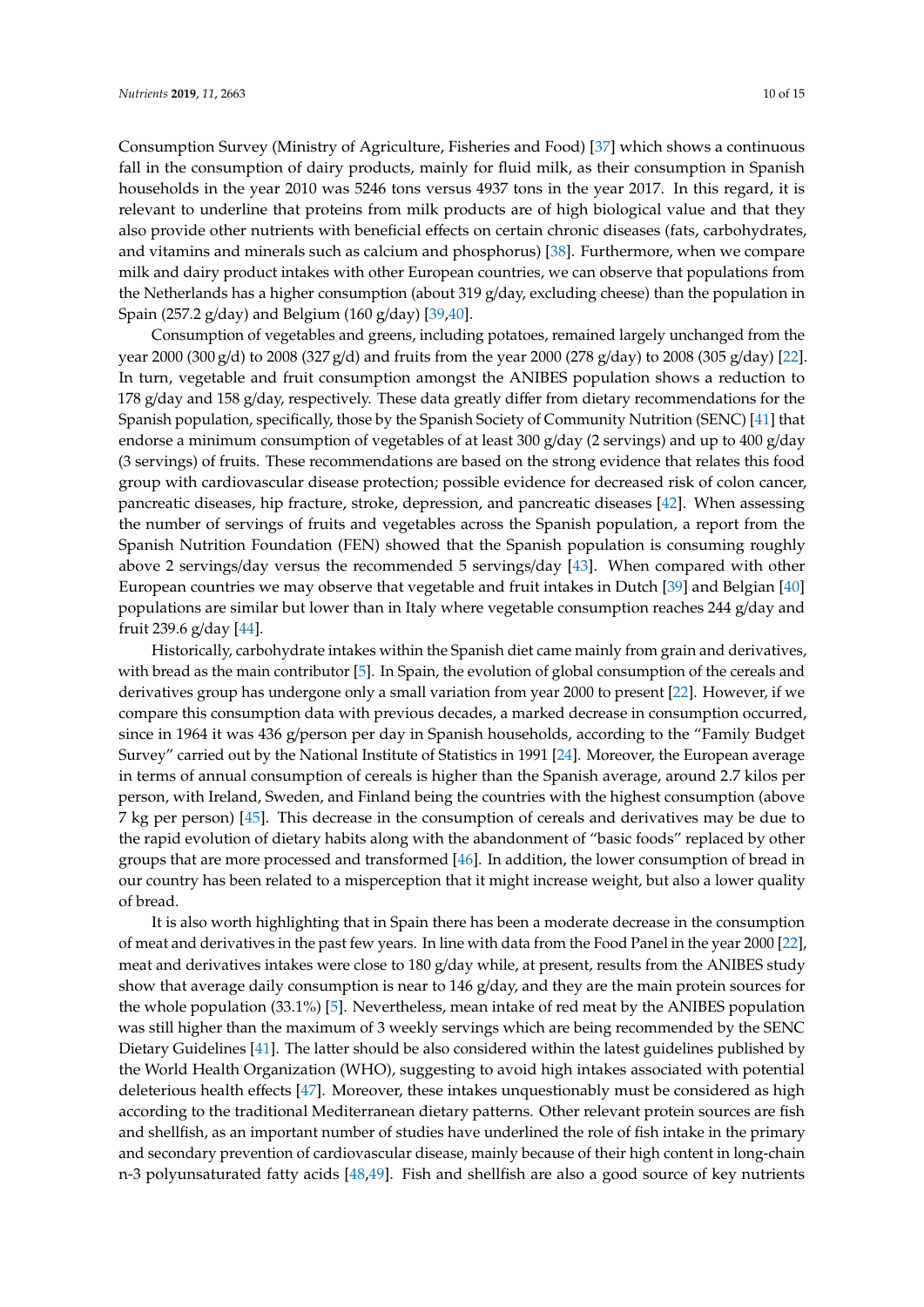such as vitamin D, A, and calcium [\[50](#page-14-5)[,51\]](#page-14-6). However, their consumption has decreased approximately 30% in the past few years in Spain and mainly for the youngest; in the year 2000, average intakes amongst the Spanish population were 88.9 g/day [\[22\]](#page-12-17) and at present are about 62.0 g/day per person, which, in any case, represent a higher consumption than the observed amongst the Italian population  $(33.7 \text{ g/day})$  [\[44\]](#page-13-17) and, still, Spain retains the second highest world consumption.

Likewise, eggs, which are an optimal source of unsaturated fats, high-quality protein, folates, and many vitamins and minerals [\[52\]](#page-14-7), have experienced a decrease from observed intakes in the year 2000, which were 4.3 medium-sized eggs per week [\[22](#page-12-17)[,25\]](#page-12-19). Probably, this was a consequence of bad press received health wise, associated to their high cholesterol content. Our results showed egg intakes of 29.3 g/day, significantly higher in men (32.8 g/day), which is in agreement with previous results from the Food Consumption Survey—32 g/day [\[25\]](#page-12-19)—still low compared to intakes from the year 2000. Nonetheless, the latest Dietary Guidelines for the Spanish population [\[41\]](#page-13-14) feature that the consumption of 3 to 5 egg units per week may represent a good nutritional alternative to meat and fish products. This recommendation encourages the increase in egg consumption as a nutritious food source.

Oils and fats represented the main sources of lipids for the Spanish population of which, fortunately, olive oil accounted for 36.9% of the monounsaturated fatty acid intakes [\[5\]](#page-12-0). The consumption of oils and fats by the ANIBES population was  $25$  g/day, which shows a considerable reduction in this group intake, since in the year 2000 their consumption was  $49.2$  g/day. Fats and oils intakes amongst the Dutch and Belgian populations are quite comparable to the consumption by the Spanish population but is lower than the one observed amongst Italians (33.1 g/day) [\[44\]](#page-13-17). It is worth underlining that the consumption of olive oil by the ANIBES population was 17.5 g/day, which reflects that although the total intake of this food group has been reduced, there is a predilection for this culinary fat as a key dietary component of Mediterranean countries. Olive oil is at the core of the Mediterranean diet and it is the best fat source, as it has been recognized for centuries for its nutritional quality and health associated effects [\[39,](#page-13-12)[53\]](#page-14-8). Other fat sources, such as sunflower and vegetable-refined oils, represent a minor percentage of the ANIBES population consumption  $(4.4 \pm 5.2 \text{ g/day})$ . Moreover, butter and margarine consumption were even lower  $(3.5 \pm 6.2 \text{ g/day})$  when compared with intakes from other countries such as the United Kingdom and Germany [\[54,](#page-14-9)[55\]](#page-14-10). The latter might be explained in part as these are not mainly used as cooking fats or added to food dishes as salads, where Spain still prioritizes olive oil—in fact, the Mediterranean food legacy.

Legumes and pulses are one of the food groups for which intakes have negatively decreased in the last decades in Spain. Specifically, in the year 1964, their average consumption was about 41 g/day [\[27\]](#page-13-0) and at present it is only 13 g/day. One goal of the Spanish SENC guidelines [\[41\]](#page-13-14) is to increase pulse consumption by encouraging people to eat a 60 to 80 g serving at least two to four times per week (versus roughly 1 serving size per week at present), since these foods are a primary source of protein, fiber, and other essential nutrients that may have a potential role in colon cancer prevention and reduction of cholesterol levels, as well as being a key element for a better adherence to the Mediterranean dietary pattern.

Interestingly, our analysis demonstrates important differences in food consumption patterns between men and women. Men consumed more cereals and derivatives, meat and meat products, eggs, ready-to-eat meals, sauces and condiments, and alcoholic beverages than women did, whereas women consumed more fruits. These findings are generally consistent with findings from other studies [\[56–](#page-14-11)[58\]](#page-14-12). A possible explanation for this might be that women are frequently more weight-conscious and believe that it may be advisable to limit carbohydrates and fat consumption [\[59\]](#page-14-13). In addition, they usually have healthier eating habits than men [\[60\]](#page-14-14). Likewise, age has a strong influence in food selection, as our results show that children and young individuals consume a higher proportion of cereals and derivatives, milk and dairy products, sugar and sweets, and ready-to-eat meals, while adults have higher vegetable, fruit, and fish and shellfish intakes. Several studies support these findings, showing that consumption of fruit and vegetables generally increase during the transition of the population from a young to adult age, while intakes of cereals and milk and dairy products tend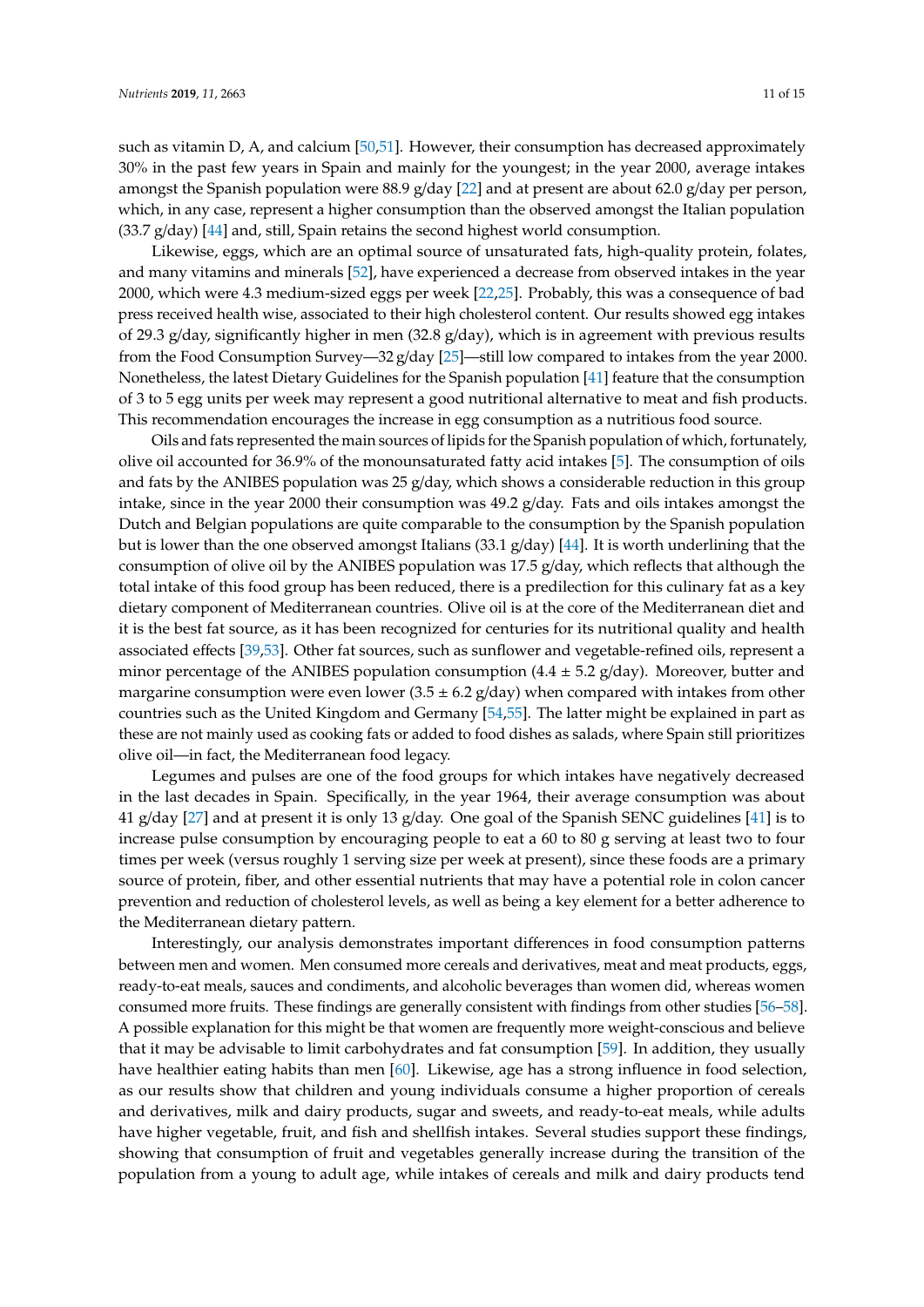to decrease [\[40\]](#page-13-13). In the United Kingdom, Lake et al. [\[61\]](#page-14-15) reported that food group intakes changed considerably between adolescence and adulthood. In this longitudinal study conducted from 1980 to 2000, with those between the ages of 12 and 33 y, consumption of foods containing fat and/or sugar and milk and dairy foods decreased, while intakes of fruits and vegetables increased. Intakes of bread, other cereals and potatoes; fruits and vegetables and meat; and fish and alternatives remained constant from adolescence to adulthood. The authors noted that although adolescent eating patterns are commonly described as unhealthy, in their study sample, some dietary patterns were worth maintaining to achieve a healthy diet at an older age. These facts underline the importance of acquiring and educating healthy eating patterns, culinary skills, and gastronomic experiences in childhood and adolescence ages.

#### *Strengths and Limitations of the Present Study*

The strengths of the study include the careful design, protocol, and methodology; the use of a representative sample of the Spanish population aged 9 to 75 years; the innovative methodology for compiling dietary data and dietary assessment method; as well as the extended and updated food database created that allowed to obtain data not only from major food groups but also subgroups of key interest. A limitation of this study is its cross-sectional design, which provides evidence for associations but not for causal relationships. Another type of limitation to consider is what food patterns were established based on a 3 day meal record and whether it is possible that the foods occasionally consumed were not properly valued.

# **5. Conclusions**

The present study showed that the majority of the Spanish population, mainly the younger groups, is moving away from the traditional Mediterranean dietary pattern, compared to a few decades ago. The results obtained according to different ages, gender, and for different food groups and subgroups, reinforce the idea that tailored food and nutrition policies are urgently needed.

**Author Contributions:** T.P., M.d.L.S.-V. and E.R. analyzed the data, contributed to the design of the manuscript and to the interpretation and discussion of the results. J.A.-B., Á.G., M.G.-G., R.M.O. and L.S.-M. are members of the Scientific Advisory Board of the ANIBES study. These authors were responsible for the careful review of the study protocol, design and methodology, providing scientific advice to the study and for the interpretation of the results. They also critically reviewed the manuscript. G.V.-M., the Principal Investigator, was responsible for the design, protocol, methodology, and follow-up/checking of the study. G.V.-M. also revised the manuscript. All authors approved the final version of the manuscript.

**Funding:** The study was financially supported by a grant from Coca-Cola Iberia through an agreement with the Spanish Nutrition Foundation (Fundación Española de la Nutrición (FEN). The funding sponsor had no role in the design of the study, the collection, analysis nor interpretation of the data, the writing of the manuscript, or in the decision to publish the results.

**Acknowledgments:** The authors would like to thank Coca-Cola Iberia and IPSOS for its support and technical advice, particularly Rafael Urrialde and Javier Ruiz.

**Conflicts of Interest:** The authors declare no conflict of interest.

#### **References**

- <span id="page-11-0"></span>1. Kontogianni, M.D.; Vidra, N.; Farmaki, A.E.; Koinaki, S.; Belogianni, K.; Sofrona, S.; Magkanari, F.; Yannakoulia, M. Adherence rates to the Mediterranean diet are low in a representative sample of Greek children and adolescents. *J. Nutr.* **2008**, *138*, 1951–1956. [\[CrossRef\]](http://dx.doi.org/10.1093/jn/138.10.1951) [\[PubMed\]](http://www.ncbi.nlm.nih.gov/pubmed/18806106)
- <span id="page-11-2"></span>2. Park, Y.; Subar, A.F.; Hollenbeck, A.; Schatzkin, A. Dietary fiber intake and mortality in the NIH-AARP diet and health study. *Arch. Intern. Med.* **2011**, *171*, 1061–1068. [\[CrossRef\]](http://dx.doi.org/10.1001/archinternmed.2011.18) [\[PubMed\]](http://www.ncbi.nlm.nih.gov/pubmed/21321288)
- 3. Uranga, J.A.; López-Miranda, V.; Lombó, F.; Abalo, R. Food, nutrients and nutraceuticals affecting the course of inflammatory bowel disease. *Pharmacol. Rep.* **2016**, *68*, 816–826. [\[CrossRef\]](http://dx.doi.org/10.1016/j.pharep.2016.05.002) [\[PubMed\]](http://www.ncbi.nlm.nih.gov/pubmed/27267792)
- <span id="page-11-1"></span>4. Statovci, D.; Aguilera, M.; MacSharry, J.; Melgar, S. The Impact of Western Diet and Nutrients on the Microbiota and Immune Response at Mucosal Interfaces. *Front. Immunol.* **2017**, *8*, 838. [\[CrossRef\]](http://dx.doi.org/10.3389/fimmu.2017.00838) [\[PubMed\]](http://www.ncbi.nlm.nih.gov/pubmed/28804483)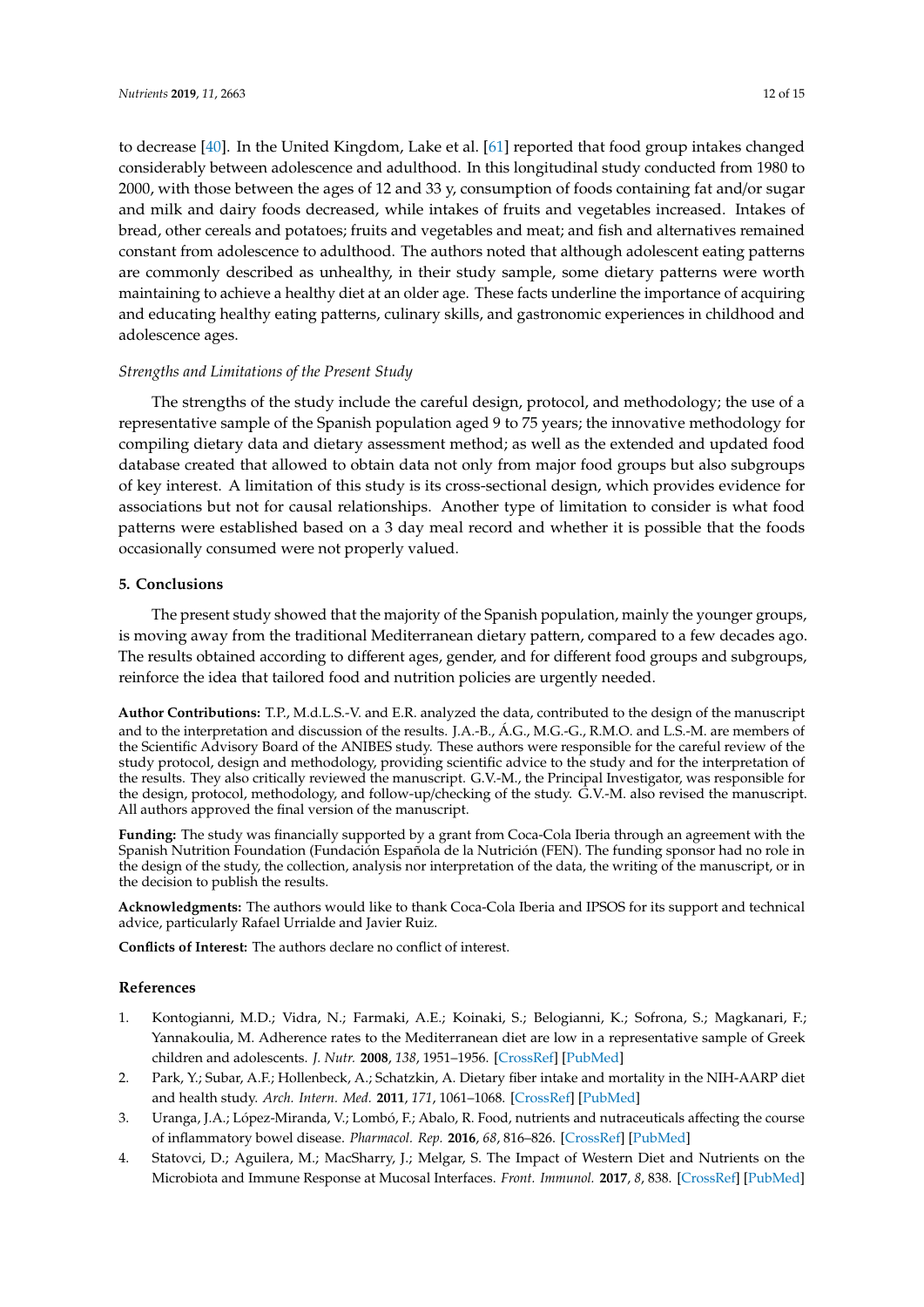- <span id="page-12-0"></span>5. Ruiz, E.; Ávila, J.M.; Valero, T.; Del Pozo, S.; Rodriguez, P.; Aranceta-Bartrina, J.; Gil, A.; González-Gross, M.; Ortega, R.M.; Serra-Majem, L.; et al. Energy Intake, Profile, and Dietary Sources in the Spanish Population: Findings of the ANIBES Study. *Nutrient* **2015**, *7*, 4739–4762. [\[CrossRef\]](http://dx.doi.org/10.3390/nu7064739)
- <span id="page-12-1"></span>6. Aranceta, J.; Pérez-Rodrigo, C.; Ribas, L.; Serra-Majem, L.; Serra-Majem, L. Sociodemographic and lifestyle determinants of food patterns in Spanish children and adolescents: The enKid study. *Eur. J. Clin. Nutr.* **2003**, *57*, S40–S44. [\[CrossRef\]](http://dx.doi.org/10.1038/sj.ejcn.1601813) [\[PubMed\]](http://www.ncbi.nlm.nih.gov/pubmed/12947451)
- <span id="page-12-2"></span>7. Pérez-Farinós, N.; López-Sobaler, A.M.; Dal Re, M.; Villar, C.; Labrado, E.; Robledo, T.; Ortega, R.M. The ALADINO study: A national study of prevalence of overweight and obesity in Spanish children in 2011. *BioMed Res. Int.* **2013**, *2013*, 163687. [\[CrossRef\]](http://dx.doi.org/10.1155/2013/163687)
- <span id="page-12-3"></span>8. Willett, W.C.; Sacks, F.; Trichopoulou, A.; Drescher, G.; Ferro-Luzzi, A.; Helsing, E.; Trichopoulos, D. Mediterranean diet pyramid: A cultural model for healthy eating. *Am. J. Clin. Nutr.* **1995**, *61*, 1402–1406. [\[CrossRef\]](http://dx.doi.org/10.1093/ajcn/61.6.1402S)
- <span id="page-12-4"></span>9. Martínez-González, M.A.; Salas-Salvadó, J.; Estruch, R.; Corella, D.; Fitó, M.; Ros, E.; Predimed Investigators. Benefits of the Mediterranean Diet: Insights from the PREDIMED Study. *Prog. Cardiovasc. Dis.* **2015**, *58*, 50–60.
- <span id="page-12-5"></span>10. GBD Collaborators. Health effects of dietary risks in 195 countries, 1990–2017: A systematic analysis for the Global Burden of Disease Study. *Lancet* **2019**, *393*, 1958–1972. [\[CrossRef\]](http://dx.doi.org/10.1016/S0140-6736(19)30041-8)
- <span id="page-12-6"></span>11. Micha, R.; Khatibzadeh, S.; Shi, P.; Andrews, K.G.; Engell, R.E.; Mozaffarian, D.; Ezzati, M.; Fahimi, S.; Powles, J.; Byers, T.E.; et al. Global, regional and national consumption of major food groups in 1990 and 2010: A systematic analysis including 266 country-specific nutrition surveys worldwide. *BMJ Open* **2015**, *5*, e008705. [\[CrossRef\]](http://dx.doi.org/10.1136/bmjopen-2015-008705) [\[PubMed\]](http://www.ncbi.nlm.nih.gov/pubmed/26408285)
- <span id="page-12-7"></span>12. Ruiz, E.; Ávila, J.M.; Castillo, A.; Valero, T.; del Pozo, S.; Rodriguez, P.; Bartrina, J.A.; Gil, A.; González-Gross, M.; Ortega, R.M.; et al. The ANIBES Study on Energy Balance in Spain: Design, Protocol and Methodology. *Nutrients* **2015**, *7*, 970–998. [\[CrossRef\]](http://dx.doi.org/10.3390/nu7020970) [\[PubMed\]](http://www.ncbi.nlm.nih.gov/pubmed/25658237)
- <span id="page-12-8"></span>13. Nissensohn, M.; Sánchez-Villegas, A.; Ortega, R.M.; Aranceta-Bartrina, J.; Gil, A.; González-Gross, M.; Varela-Moreiras, G.; Serra-Majem, L. Beverage Consumption Habits and Association with Total Water and Energy Intakes in the Spanish Population: Findings of the ANIBES Study. *Nutrients* **2016**, *8*, 232. [\[CrossRef\]](http://dx.doi.org/10.3390/nu8040232)
- <span id="page-12-9"></span>14. World Health Organization. *Noncommunicable Diseases*; World Health Organization: Geneva, Switzerland, 2018.
- <span id="page-12-10"></span>15. Mathers, C.D.; Loncar, D. Projections of global mortality and burden of disease from 2002 to 2030. *PLoS Med.* **2006**, *3*, e442. [\[CrossRef\]](http://dx.doi.org/10.1371/journal.pmed.0030442)
- <span id="page-12-11"></span>16. Varela-Moreiras, G.; Ruiz, E.; Valero, T.; Ávila, J.M.; del Pozo, S. The Spanish diet: An update. *Nutr. Hosp.* **2013**, *28*, 13–20.
- <span id="page-12-12"></span>17. Aranceta, J. Spanish food patterns. *Public Health Nutr.* **2001**, *4*, 1399–1402. [\[CrossRef\]](http://dx.doi.org/10.1079/PHN2001227) [\[PubMed\]](http://www.ncbi.nlm.nih.gov/pubmed/11918489)
- <span id="page-12-13"></span>18. Pérez Miguelsanz, J.; Cabrera, W.; Varela-Moreiras, G.; Garaulet, M. Distribución regional de la grasa corporal. Uso de técnicas de imagen como herramienta de diagnóstico nutricional. *Nutr. Hosp.* **2010**, *25*, 207–223.
- <span id="page-12-14"></span>19. Keys, A. Mediterranean diet and public health: Personal reflections. *Am. J. Clin. Nutr.* **1995**, *61*, 1321–1323. [\[CrossRef\]](http://dx.doi.org/10.1093/ajcn/61.6.1321S)
- <span id="page-12-15"></span>20. Davis, C.; Bryan, J.; Hodgson, J.; Murphy, K. Definition of the Mediterranean Diet; a Literature Review. *Nutrients* **2015**, *7*, 9139–9153. [\[CrossRef\]](http://dx.doi.org/10.3390/nu7115459)
- <span id="page-12-16"></span>21. D'Alessandro, A.; De Pergola, G. Mediterranean Diet Pyramid: A Proposal for Italian People. *Nutrients* **2014**, *6*, 4302–4316. [\[CrossRef\]](http://dx.doi.org/10.3390/nu6104302)
- <span id="page-12-17"></span>22. Del Pozo, S.; García, V.; Cuadrado, C.; Ruiz, E.; Valero, T.; Ávila, J.M.; Varela-Moreiras, G. *Valoración Nutricional de la Dieta Española de acuerdo al Panel de Consumo Alimentario*; Fundación Española de la Nutrición (FEN): Madrid, Spain, 2012.
- 23. León-Muñoz, L.M.; Guallar-Castillón, P.; Graciani, A.; López-García, E.; Mesas, A.E.; Aguilera, M.T.; Banegas, J.R.; Rodríguez-Artalejo, F. Adherence to the Mediterranean diet pattern has declined in Spanish adults. *J. Nutr.* **2012**, *142*, 1843–1850. [\[CrossRef\]](http://dx.doi.org/10.3945/jn.112.164616) [\[PubMed\]](http://www.ncbi.nlm.nih.gov/pubmed/22875552)
- <span id="page-12-18"></span>24. Varela, G.; Moreiras, O.; Carbajal, A.; Campo, M. *Encuesta de Presupuestos Familiares 1990–91*; Instituto Nacional de Estadística: Madrid, Spain, 1991.
- <span id="page-12-19"></span>25. Varela-Moreiras, G.; Ávila, J.M.; Cuadrado, C.; Del Pozo, S.; Ruiz, E.; Moreiras, O. Evaluation of food consumption and dietary patterns in Spain by the Food Consumption Survey: Updated information. *Eur. J. Clin. Nutr.* **2010**, *64*, S37–S43. [\[CrossRef\]](http://dx.doi.org/10.1038/ejcn.2010.208) [\[PubMed\]](http://www.ncbi.nlm.nih.gov/pubmed/21045847)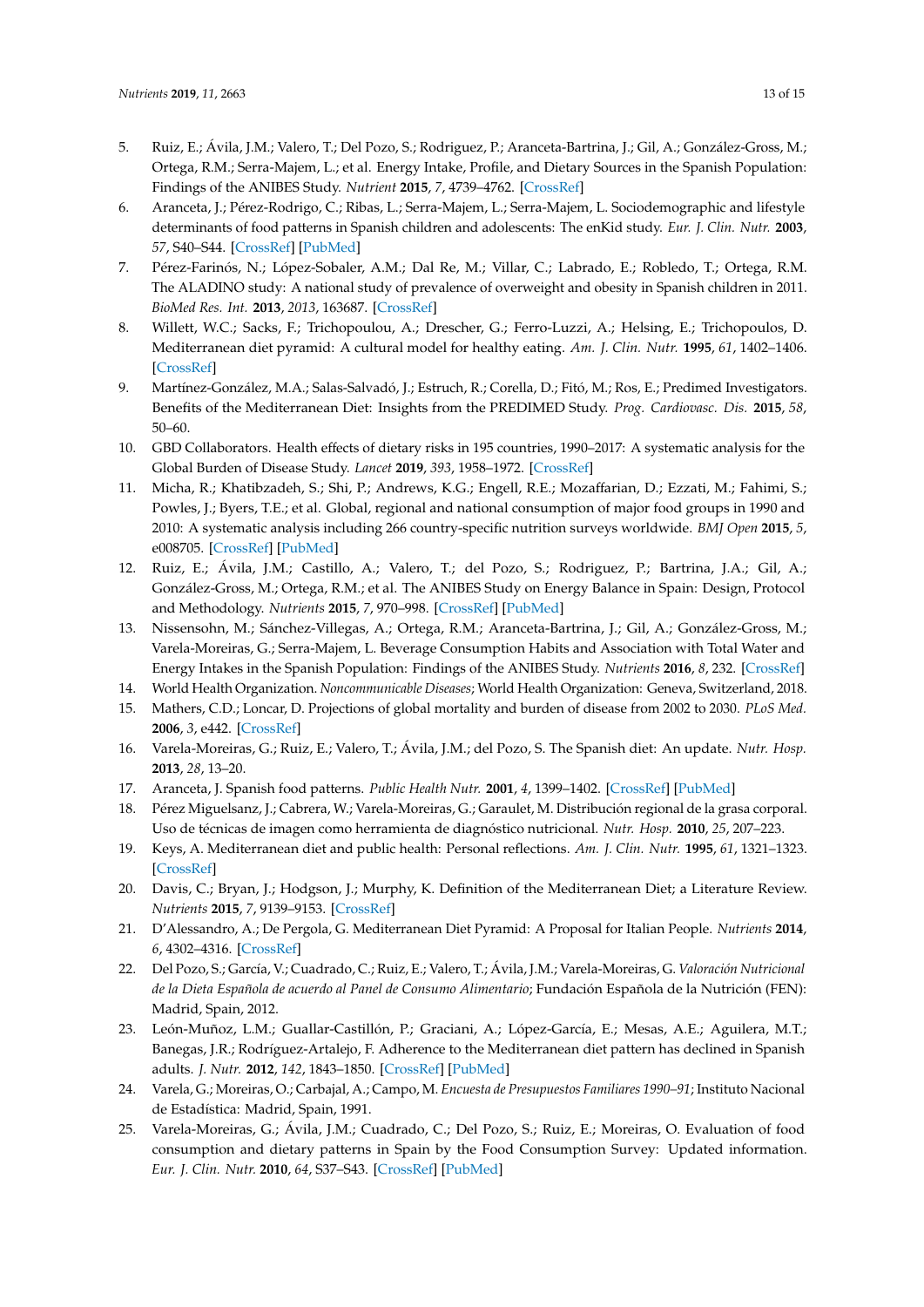- 26. Varela Moreiras, G.; Ávila Torres, J.M.; Cuadrado Vives, C.; del Pozo de la Calle, S.; Ruiz Moreno, E.; Moreiras Tuny, O. *Valoración de la Dieta Española de acuerdo al Panel de Consumo Alimentario*; Ministerio de Medio Ambiente y Medio Rural y Marino: Madrid, Spain, 2008.
- <span id="page-13-0"></span>27. Varela-Mosquera, G.; García Rodríguez, D.; Moreiras, O. *La Nutrición de los Españoles: Diagnostico y Recomendaciones*; Publicaciones de la Escuela Nacional de Administración Pública: Madrid, Spain, 1971.
- <span id="page-13-1"></span>28. Özen, A.; Bibiloni, M.d.M.; Pons, A.; Tur, J. Fluid intake from beverages across age groups: A systematic review. *J. Hum. Nutr. Diet.* **2015**, *28*, 417–442. [\[CrossRef\]](http://dx.doi.org/10.1111/jhn.12250) [\[PubMed\]](http://www.ncbi.nlm.nih.gov/pubmed/24935211)
- <span id="page-13-2"></span>29. Basu, S.; McKee, M.; Galea, G.; Stuckler, D. Relationship of Soft Drink Consumption to Global Overweight, Obesity, and Diabetes: A Cross-National Analysis of 75 Countries. *Am. J. Public Health* **2013**, *103*, 2071–2077. [\[CrossRef\]](http://dx.doi.org/10.2105/AJPH.2012.300974) [\[PubMed\]](http://www.ncbi.nlm.nih.gov/pubmed/23488503)
- <span id="page-13-3"></span>30. Kant, A.K.; Graubard, B.I.; Atchison, E.A. Intakes of plain water, moisture in foods and beverages, and total water in the adult US population—Nutritional, meal pattern, and body weight correlates: National Health and Nutrition Examination Surveys 1999–2006. *Am. J. Clin. Nutr.* **2009**, *90*, 655–663. [\[CrossRef\]](http://dx.doi.org/10.3945/ajcn.2009.27749)
- <span id="page-13-4"></span>31. An, R. Plain Water and Sugar-Sweetened Beverage Consumption in Relation to Energy and Nutrient Intake at Full-Service Restaurants. *Nutrients* **2016**, *8*, 263. [\[CrossRef\]](http://dx.doi.org/10.3390/nu8050263)
- <span id="page-13-5"></span>32. Safefood. Drinks: Consumer Knowledge and Practice in Relation to Drinks for Children and Young People. Available online: https://[www.safefood.eu](https://www.safefood.eu/SafeFood/media/SafeFoodLibrary/Documents/Publications/Research%20Reports/9650_Drinks_Interior-Cover.pdf)/SafeFood/media/SafeFoodLibrary/Documents/Publications/ Research%20Reports/[9650\\_Drinks\\_Interior-Cover.pdf](https://www.safefood.eu/SafeFood/media/SafeFoodLibrary/Documents/Publications/Research%20Reports/9650_Drinks_Interior-Cover.pdf) (accessed on 15 January 2019).
- <span id="page-13-6"></span>33. Mistura, L.; D'Addezio, L.; Turrini, A. Beverage Consumption Habits in Italian Population: Association with Total Water Intake and Energy Intake. *Nutrients* **2016**, *8*, 674. [\[CrossRef\]](http://dx.doi.org/10.3390/nu8110674)
- <span id="page-13-7"></span>34. Nissensohn, M.; Sánchez-Villegas, A.; Galan, P.; Turrini, A.; Arnault, N.; Mistura, L.; Ortiz-Andrellucchi, A.; de Edelenyi, F.S.; D'Addezio, L.; Serra-Majem, L. Beverage Consumption Habits among the European Population: Association with Total Water and Energy Intakes. *Nutrients* **2017**, *9*, 383. [\[CrossRef\]](http://dx.doi.org/10.3390/nu9040383)
- <span id="page-13-8"></span>35. European Food Safety Authority (EFSA). Panel on Dietetic Products, Nutrition, and Allergies (NDA): Scientific Opinion on Dietary reference values for water. *EFSA J.* **2010**, *8*, 1459.
- <span id="page-13-9"></span>36. WHO/FAO (World Health Organization/Food and Agriculture Organization of the United Nations). *Diet, Nutrition and the Prevention of Chronic Diseases*; World Health Organization: Geneva, Switzerland, 2002; Volume 916.
- <span id="page-13-10"></span>37. Ministerio de Agricultura, Pesca y Alimentación (MAPA). Panel de Consumo Alimentario. Available online: https://www.mapa.gob.es/es/alimentacion/temas/[consumo-y-comercializacion-y-distribucion-alimentaria](https://www.mapa.gob.es/es/alimentacion/temas/consumo-y-comercializacion-y-distribucion-alimentaria/panel-de-consumo-alimentario/)/ [panel-de-consumo-alimentario](https://www.mapa.gob.es/es/alimentacion/temas/consumo-y-comercializacion-y-distribucion-alimentaria/panel-de-consumo-alimentario/)/ (accessed on 24 May 2019).
- <span id="page-13-11"></span>38. Huth, P.J.; Park, K.M. Influence of dairy product and milk fat consumption on cardiovascular disease risk: A review of the evidence. *Adv. Nutr.* **2012**, *3*, 266–285. [\[CrossRef\]](http://dx.doi.org/10.3945/an.112.002030)
- <span id="page-13-12"></span>39. Buckland, G.; Mayén, A.L.; Agudo, A.; Travier, N.; Navarro, C.; Huerta, J.M.; Chirlaque, M.D.; Barricarte, A.; Ardanaz, E.; Moreno-Iribas, C.; et al. Olive oil intake and mortality within the Spanish population (EPIC-Spain). *Am. J. Clin. Nutr.* **2012**, *96*, 142–149. [\[CrossRef\]](http://dx.doi.org/10.3945/ajcn.111.024216)
- <span id="page-13-13"></span>40. Bel, S.; de Ridder, K.A.A.; Lebacq, T.; Ost, C.; Teppers, E.; Cuypers, K.; Tafforeau, J. Habitual food consumption of the Belgian population in 2014–2015 and adherence to food-based dietary guidelines. *Arch. Public Health* **2019**, *77*, 14. [\[CrossRef\]](http://dx.doi.org/10.1186/s13690-019-0343-3) [\[PubMed\]](http://www.ncbi.nlm.nih.gov/pubmed/30988949)
- <span id="page-13-14"></span>41. Sociedad Española de Nutrición Comunitaria (SENC). *Guía de la Alimentación Saludable Para Atención Primara y Colectivos Ciudadanos*; Planeta: España, Spain, 2019.
- <span id="page-13-15"></span>42. Angelino, D.; Godos, J.; Ghelfi, F.; Tieri, M.; Titta, L.; Lafranconi, A.; Marventano, S.; Alonzo, E.; Gambera, A.; Sciacca, S.; et al. Fruit and vegetable consumption and health outcomes: An umbrella review of observational studies. *Int. J. Food Sci. Nutr.* **2019**, *70*, 652–667. [\[CrossRef\]](http://dx.doi.org/10.1080/09637486.2019.1571021) [\[PubMed\]](http://www.ncbi.nlm.nih.gov/pubmed/30764679)
- <span id="page-13-16"></span>43. Fundación Española de la Nutrición (FEN). Informe de Estado de Situación Sobre: Frutas y hortalizas: Nutrición y Salud en la España del S. XXI. Available online: https://[www.fen.org.es](https://www.fen.org.es/storage/app/media/imgPublicaciones/informe_frutas_y_hortalizas_fen_2018-v1.pdf)/storage/app/media/ imgPublicaciones/[informe\\_frutas\\_y\\_hortalizas\\_fen\\_2018-v1.pdf](https://www.fen.org.es/storage/app/media/imgPublicaciones/informe_frutas_y_hortalizas_fen_2018-v1.pdf) (accessed on 21 June 2019).
- <span id="page-13-17"></span>44. Pounis, G.; Bonanni, A.; Ruggiero, E.; di Castelnuovo, A.; Costanzo, S.; Persichillo, M.; Bonaccio, M.; Cerletti, C.; Riccardi, G.; Donati, M.B.; et al. Food group consumption in an Italian population using the updated food classification system FoodEx2: Results from the Italian Nutrition & HEalth Survey (INHES) study. *Nutr. Metab. Cardiovasc. Dis.* **2017**, *27*, 307–328. [\[CrossRef\]](http://dx.doi.org/10.1016/j.numecd.2017.01.004) [\[PubMed\]](http://www.ncbi.nlm.nih.gov/pubmed/28274729)